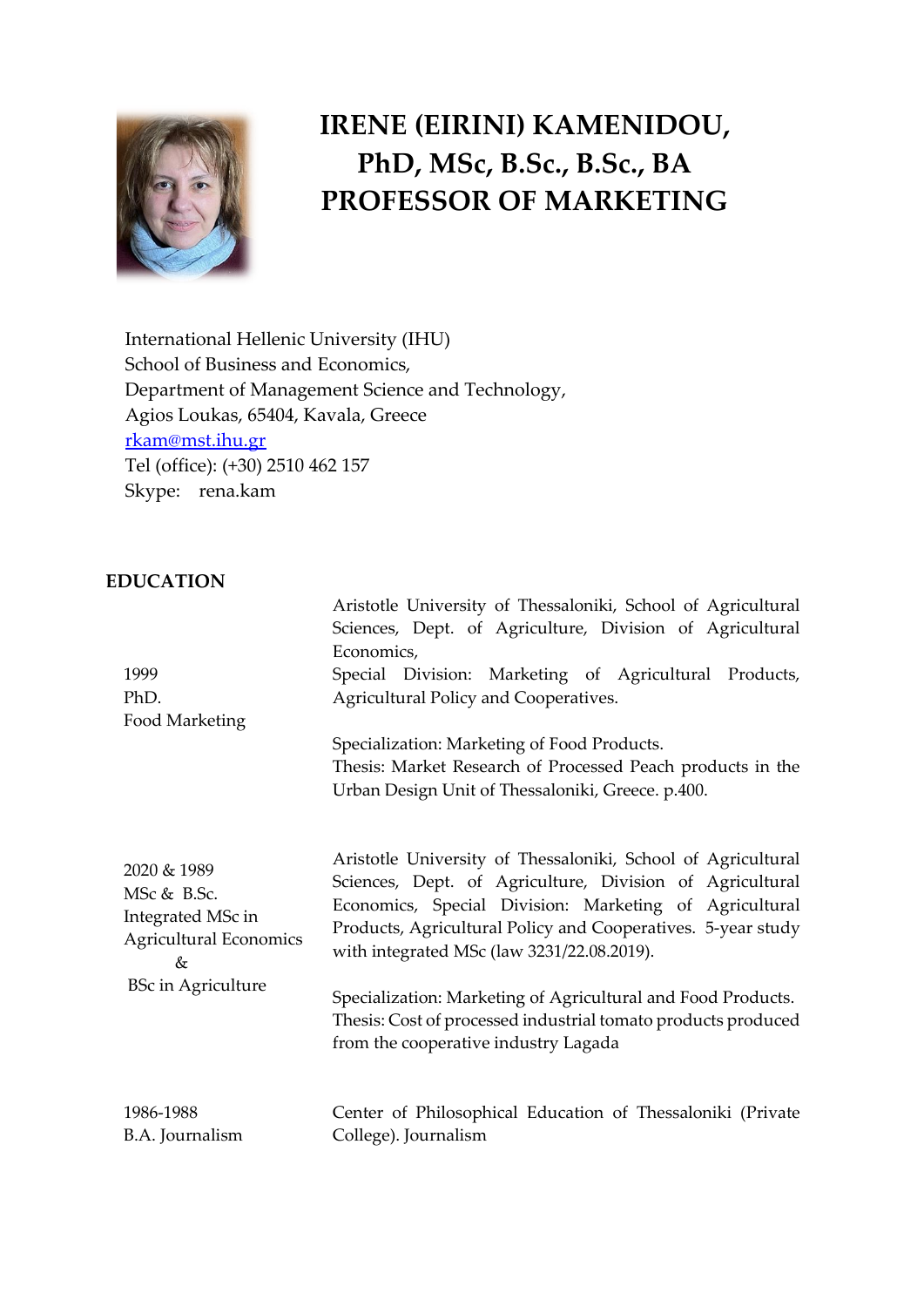1985 B.Sc. Farm Management. Alexander Technological Educational Institute of Thessaloniki., School of Applied Agriculture, Dept. of Farm Management.

# **CONTINUING EDUCATION**

| 1996 SPSS                      | Hellenic Center of Productivity (Thessaloniki). Statistics<br>with SPSS for Windows. (1 month).                                 |
|--------------------------------|---------------------------------------------------------------------------------------------------------------------------------|
| 1991                           | National Center of Cultural and Professional Applications.                                                                      |
| Educating Educators.           | Educating Educators. (2 months).                                                                                                |
| 1988                           | Promotional Organization for Exports (OPE). Export                                                                              |
| Export Marketing.              | Marketing and procedures. (10 months).                                                                                          |
| 1984<br>Consumer Cooperatives. | Hellenic<br>Center of Productivity<br>(Thessaloniki).<br>Organization and Functionality of Consumer Cooperatives.<br>(2 months) |

#### **WORKING EXPERIENCE: NON-ACADEMIC**

|                           | Regional Administration of Central Macedonia, Dept. of<br>Agricultural Development, Thessaloniki, Greece. Position: |
|---------------------------|---------------------------------------------------------------------------------------------------------------------|
| 2002-2005                 | Evaluator and Inspector.                                                                                            |
| Evaluator and             | Subject: Marketing of Agricultural Products: Evaluation and                                                         |
| Inspector                 | Inspection of the Programs of the 3rd European Union related with                                                   |
|                           | Product Marketing, Foods, Agriculture Transformation and<br>Agritourism.                                            |
| 1999-2001                 | PEGASUS Marketing Company, Thessaloniki, Greece. Personal                                                           |
| <b>Personal Business</b>  | Business Company (Owner). Subject: Marketing, Marketing                                                             |
| Company                   | Research, Studies and Education on marketing issues.                                                                |
| 1991-1997                 | KATANALOTIS-KONSUM-COOP. Cooperative retailing group                                                                |
| <b>Public Relations -</b> | (S/M) of Thessaloniki. Director of Public Relations and Chief Editor                                                |
| Chief Editor              | of the Trade Magazine "KATANALOTIS".                                                                                |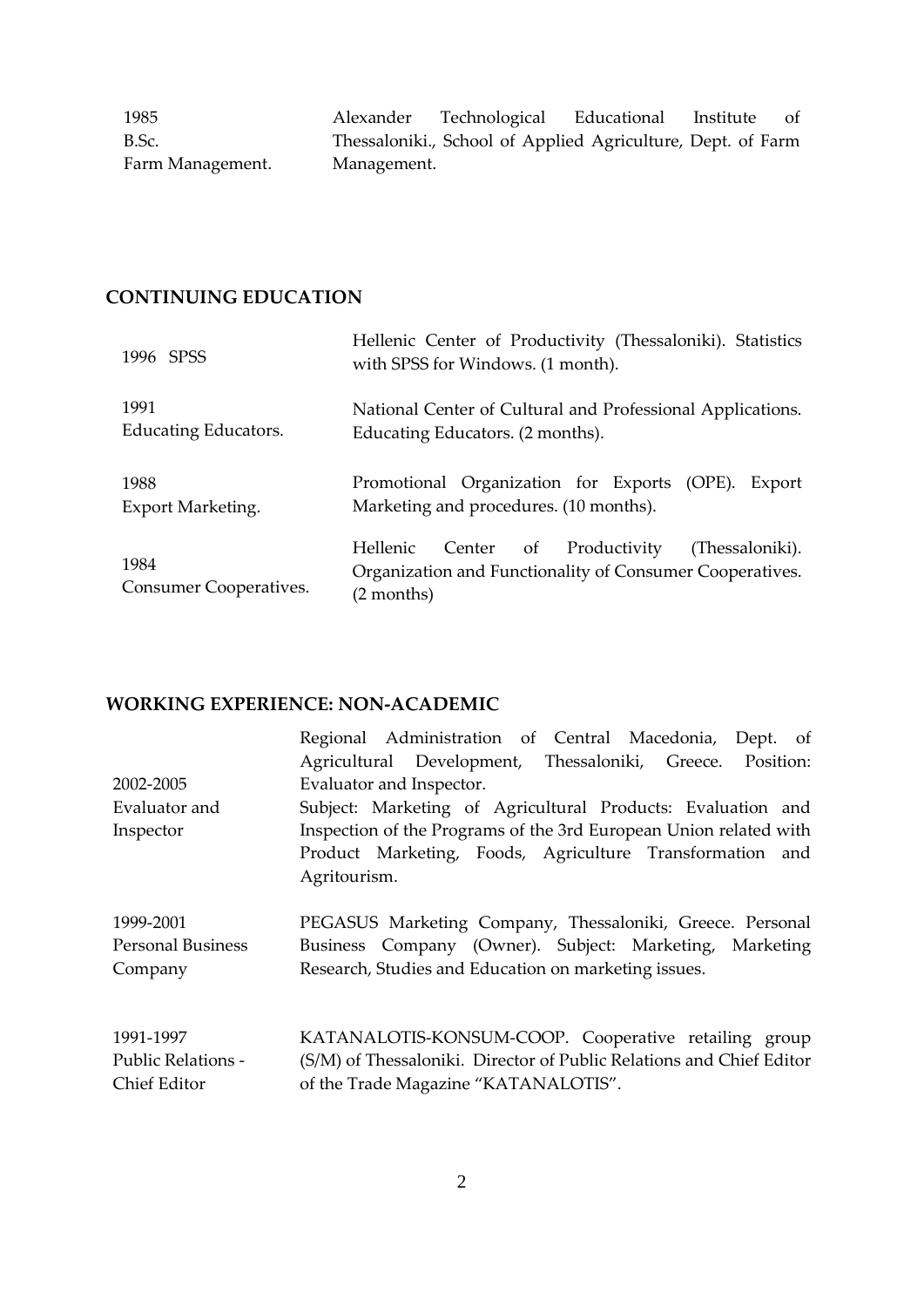1983-1990 Part time staff. Cooperatives and Industries as a part time staff at the marketing department and quality control (SEKOBE, OMOSPONDIA, COOP. UNION of LAGADA, AMVROSIA, MELISSA).

# **WORKING EXPERIENCE: ACADEMIC**

#### **DEAN**

|              | Dean of School of Business and Economics of the         |
|--------------|---------------------------------------------------------|
| 2014-2017    | Eastern Macedonia and Thrace Institute of Technology    |
| (20/10/2017) | (EMaTTech). Resigned (conflict of interest: Law 4485/4- |
|              | 8-2017, regarding the Hellenic Open University)         |

#### **UNDERGRADUATE LEVEL**

| $2019 -$<br>Professor of Marketing        | International Hellenic University (IHU). School of Economics<br>and Management, Department of Management Science and<br>Technology                                                                                                   |
|-------------------------------------------|--------------------------------------------------------------------------------------------------------------------------------------------------------------------------------------------------------------------------------------|
| 2005-2019 (May)<br>Professor of Marketing | Eastern Macedonia and Thrace Institute of Technology<br>(EMaTTech). School of Management and Economics,<br>Department of Business Administration, Division of Marketing.<br>Professor (2012-2019)<br>Associate Professor (2005-2012) |
| 2002-2017<br>2020-2021<br>Adjunct faculty | Hellenic Open University. School of Social Sciences, Dept. of<br>Business Administration. Adjunct Academic Staff. Modules:<br>Marketing I (2002-2003; 2004-2010) & Marketing II (2002-2004;<br>2010-2017).                           |
| 2000-2005<br>Adjunct faculty              | Technological Educational Institute of Thessaloniki. School<br>of Business and Economics, Dept. of Marketing and<br>Advertising. Adjunct Assistant Professor.                                                                        |
| 2001-2003<br>Adjunct faculty              | Democritus University of Thrace. School of Agricultural<br>Development (Orestiada). Adjunct Assistant Professor.                                                                                                                     |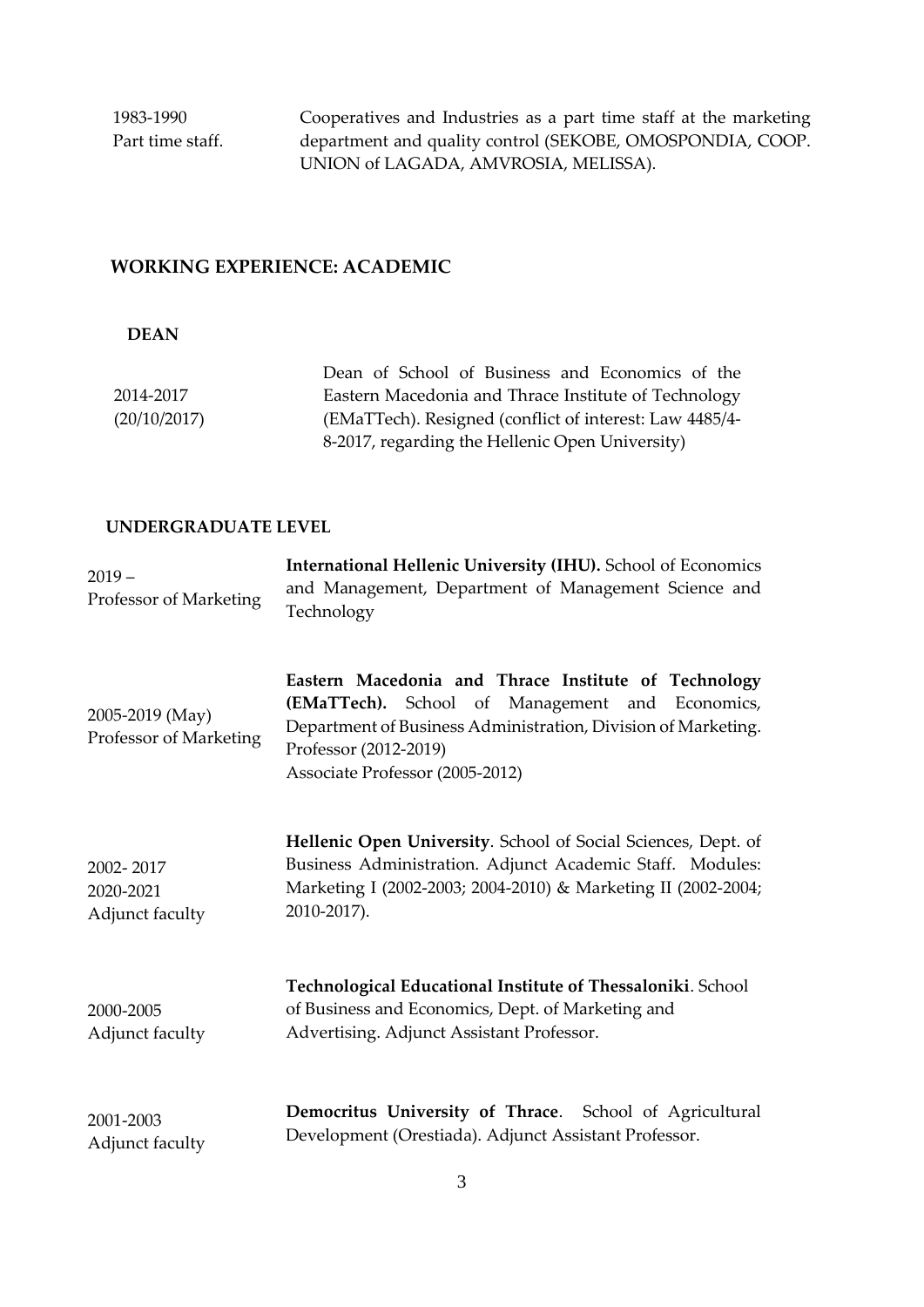**Technological Educational Institute of Western Macedonia**. School of Agriculture, Dept. of Marketing and Quality Control of Agricultural Products (Florina). Adjunct Assistant Professor.

2000-2002 Adjunct faculty

# **POSTGRADUATE LEVEL**

| 2019-                                  | International Hellenic University (IHU). School of Management and                                                                                                                                                                                                                                                            |
|----------------------------------------|------------------------------------------------------------------------------------------------------------------------------------------------------------------------------------------------------------------------------------------------------------------------------------------------------------------------------|
| Professor of                           | Economics, Department of Management Science and Technology. MBA                                                                                                                                                                                                                                                              |
| Marketing                              | executive program and MSc in Digital Marketing                                                                                                                                                                                                                                                                               |
|                                        |                                                                                                                                                                                                                                                                                                                              |
| 2013-2019<br>Professor of<br>Marketing | <b>Eastern Macedonia and Thrace Institute of Technology</b><br>(EMaTTech).<br>School of Management and Economics, Department of Business<br>Administration, MBA program.<br>Teaching core and electives marketing courses at postgraduate level,<br>supervising MBA thesis and member of MBA thesis evaluation<br>committee. |
|                                        | School of Technological Engineering, Department of Electrical Engineering,<br>postgraduate program: Master in Innovation in Technology &<br>Entrepreneurship.                                                                                                                                                                |
|                                        | From the course: Design and Marketing of Innovative Products:                                                                                                                                                                                                                                                                |
| 2010<br>Adjunct<br>Professor           | <b>Democritus University of Thrace</b><br>Department of Forestry, Environmental Management and Natural<br>Resources, MSc program Sustainable Management of the Environment<br>and Natural Resources.<br>Visiting Professor.                                                                                                  |
| 2018-2020 &                            | <b>Hellenic Open University</b>                                                                                                                                                                                                                                                                                              |
| 2009-2010                              | School of Social Sciences, Tourism Business Administration, MSc.                                                                                                                                                                                                                                                             |
| Adjunct                                | Program.                                                                                                                                                                                                                                                                                                                     |
| Professor                              | Supervisor of two M.Sc. dissertations                                                                                                                                                                                                                                                                                        |
| 2003-2005<br>Adjunct<br>Professor      | Technological Educational Institute of Larissa with Staffordshire<br><b>University (UK)</b><br>Adjunct Professor. M.Sc. & MBA program                                                                                                                                                                                        |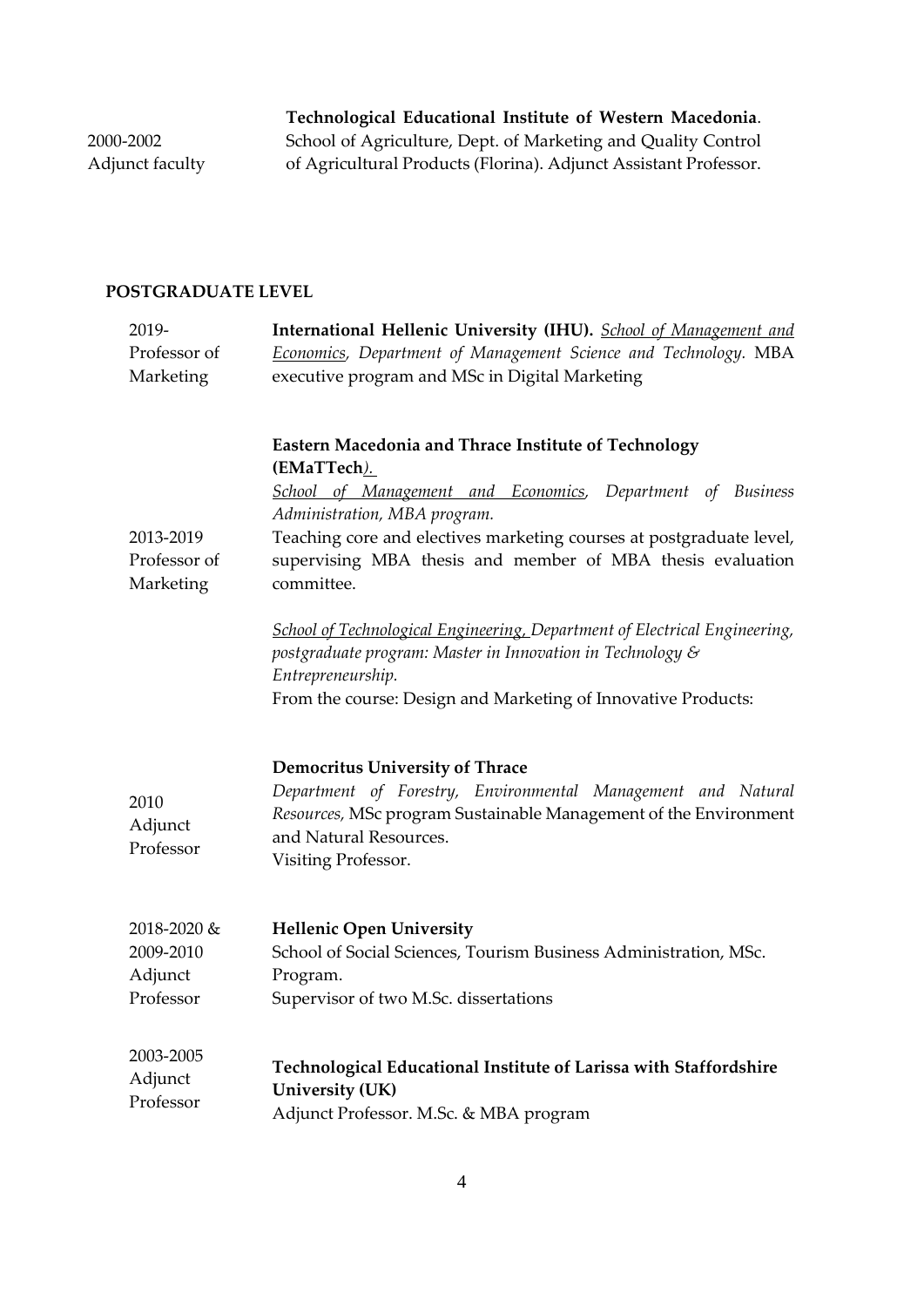# **HIGHER NATIONAL DIPLOMA**

| 1999-2003<br>&τ          | 3rd Institute of Vocational Training (Thessaloniki) |
|--------------------------|-----------------------------------------------------|
|                          | Dept. of Statistics and Market Research,            |
| 1993-1995                | Dept. of Milk Processing Technicians; and           |
| <b>Adjunct Professor</b> | Dept. of Wine Product Technicians.                  |

# **ADMINISTRATIVE EXPERIENCE**

|           | Dean of the Business School (2 Departments; 4 orientations; 26 tenures                                                                                                                                                                                                                                                                                                                                                                                                                                                                                      |
|-----------|-------------------------------------------------------------------------------------------------------------------------------------------------------------------------------------------------------------------------------------------------------------------------------------------------------------------------------------------------------------------------------------------------------------------------------------------------------------------------------------------------------------------------------------------------------------|
| 2014-2017 | academic staff; 30 Adjunct faculty; 6 administrative staff; 5 technical<br>staff; more than 3900 students). Responsibilities: supervision of course<br>scheduling, course development, faculty selection, participation in<br>faculty committee activities, ensuring high-quality education<br>standards, promoting research and collaboration, close collaboration<br>with the local community. Resigned October 21 <sup>st</sup> due to conflict of<br>interest (Law 4485/4-8-2017) with position of adjunct professor at the<br>Hellenic Open University |
| 2014-2017 | Member of the EMaTTech Institute's Administration and Senate                                                                                                                                                                                                                                                                                                                                                                                                                                                                                                |
| 2014-2017 | Member of the EMaTTech Institute's Disciplinary Committee                                                                                                                                                                                                                                                                                                                                                                                                                                                                                                   |
| 2014-2017 | Head of the EMaTTech Institute's Business School Board                                                                                                                                                                                                                                                                                                                                                                                                                                                                                                      |
| 2009-2014 | Head of the Business Administration Group                                                                                                                                                                                                                                                                                                                                                                                                                                                                                                                   |
| 2009-2014 | Member of the Team of Internal Evaluation of the Department of<br><b>Business Administration (OMEA)</b>                                                                                                                                                                                                                                                                                                                                                                                                                                                     |
| 2010-2012 | Deputy Member of the Research Committee of the East Macedonia and<br>Thrace Technological Educational Institute (former TEI Kavala)                                                                                                                                                                                                                                                                                                                                                                                                                         |
| 2010-2011 | Member of the Research Committee of the East Macedonia and Thrace<br>Technological Educational Institute (former TEI Kavala)                                                                                                                                                                                                                                                                                                                                                                                                                                |
| 2010-     | Member of the traineeships committee for students and internship<br>supervisor at the Department of Nursing of the East Macedonia and<br>Thrace Technological Educational Institute (former TEI Kavala)                                                                                                                                                                                                                                                                                                                                                     |
| 2009-     | Member of the evaluation committee for Adjunct Professors<br>candidates for the Department of Oenology and Beverage Technology                                                                                                                                                                                                                                                                                                                                                                                                                              |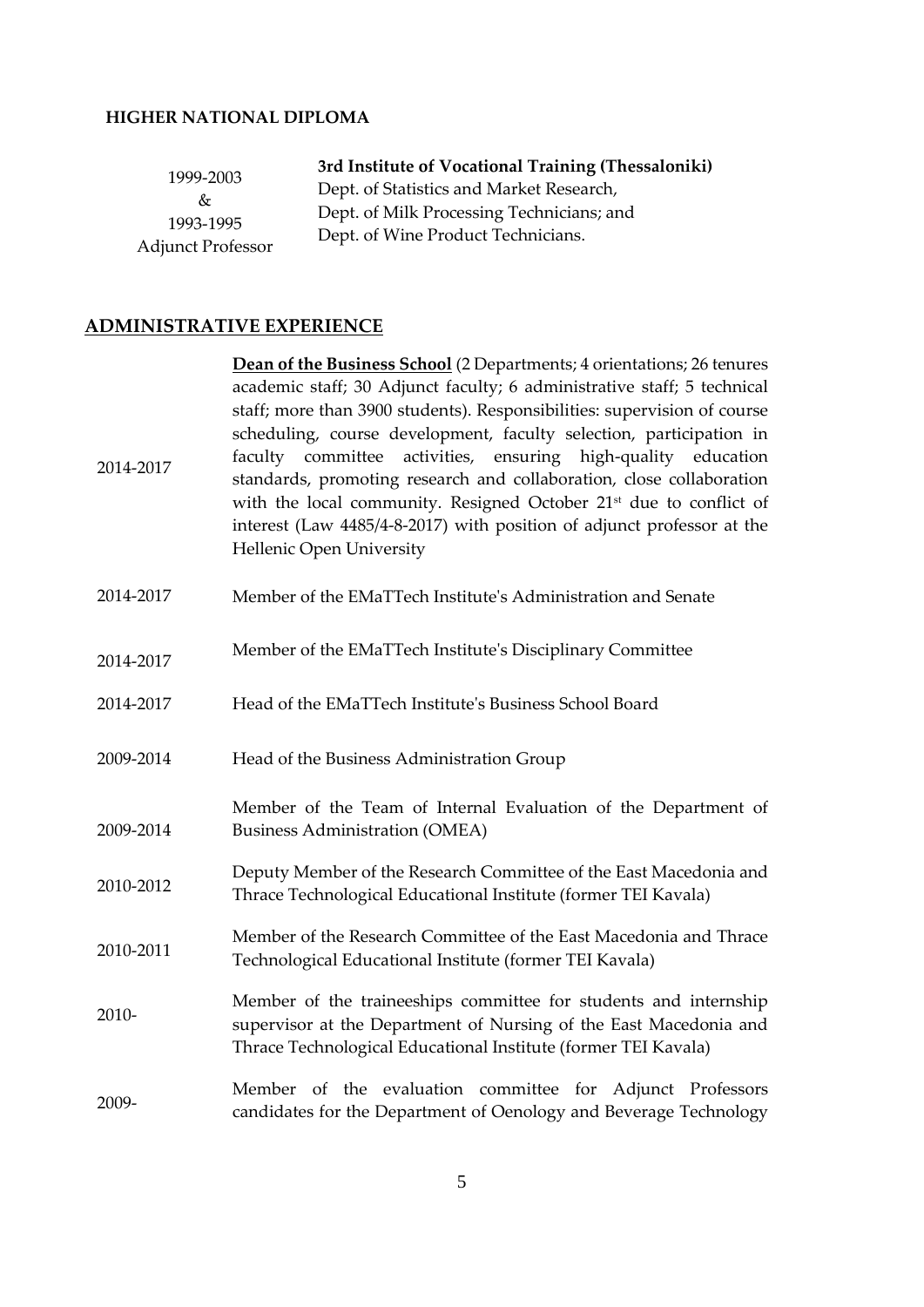|          | of the East Macedonia and Thrace Technological Educational Institute<br>(former TEI Kavala)                                                                                                                                |
|----------|----------------------------------------------------------------------------------------------------------------------------------------------------------------------------------------------------------------------------|
| $2006 -$ | Member of the evaluation committee for Adjunct Professors<br>candidates for the Department of Business Administration of the East<br>Macedonia and Thrace Technological Educational Institute (former TEI<br>Kavala)       |
| 2006-    | Member of the traineeships committee for students and internship<br>supervisor at the Department of Business Administration of the East<br>Macedonia and Thrace Technological Educational Institute (former TEI<br>Kavala) |

# **FUNDED RESEARCH PROJECTS**

| 1/1/2017-31/12/2019      | The wine Lab - Generating Innovation Between practice and<br>Research (TWL)                                                                                                                                                                                                                                                                                                    |
|--------------------------|--------------------------------------------------------------------------------------------------------------------------------------------------------------------------------------------------------------------------------------------------------------------------------------------------------------------------------------------------------------------------------|
| 28/2/2018-<br>24/12/2018 | INTERREG V-A GREECE - BULGARIA 2014-2020. Support of Social<br>Enterprises and Enhacement of Development (Socede).                                                                                                                                                                                                                                                             |
| 2012-2013                | <b>INTERREG III:</b> «Integrating the Greek – Bulgarian tourism product.<br>Training Scenarios Specialist. Training of hotel businesses. $427,765 \in$                                                                                                                                                                                                                         |
| 2008                     | Participation in the Research Project from the Ministry of Education<br>and the General Secretariat for Youth: "Operation Point of Raising and<br>Streaming Data to Youth Entrepreneurship Observatory of the<br>General Secretariat for Youth at the TEI of Kavala and study on the<br>Youth Entrepreneurship trends in the Region of Eastern Macedonia".<br>Co-investigator. |
| 2012-2016                | Project Trainer in the Innovation and Entrepreneurship Unit,<br>Program on Entrepreneurship training of students. $167,875 \in$ .                                                                                                                                                                                                                                              |
| 2005-2010                | Participation in EPEAEK II project on e-learning (Undergraduate<br>program).                                                                                                                                                                                                                                                                                                   |
| 2008-2009                | Scientific Coordinator of the research project: Bank Choice Factors<br>and Consumer Satisfaction in the city of Kavala. Length: 12 months,<br>3,000€. Principle investigator.                                                                                                                                                                                                  |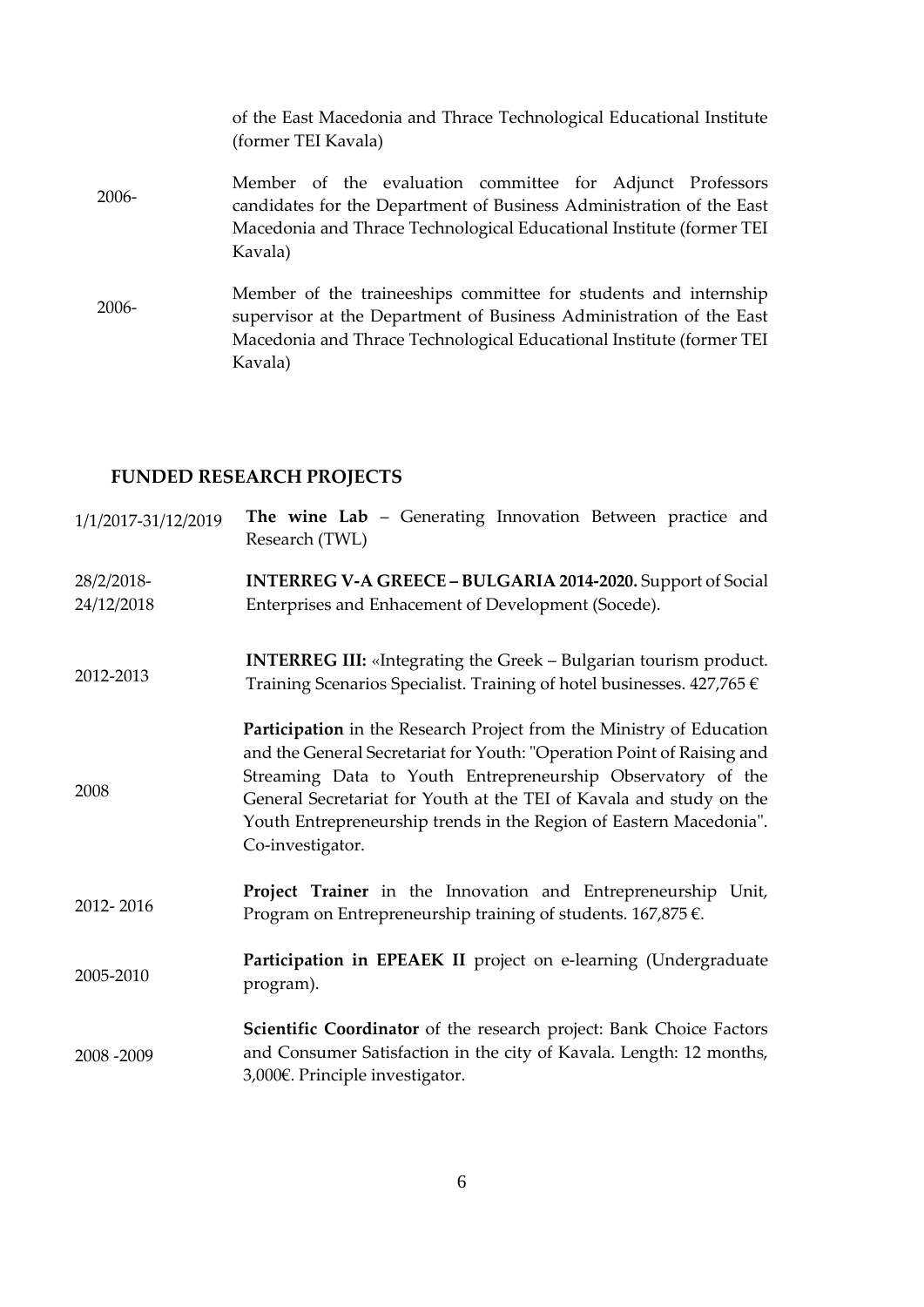# **PROFESSIONAL RECOGNITION- SERVICE**

#### **Ad hoc reviewer for Academic Journals and International Conferences, some of which are:**

#### **Peer-reviewed academic journals:**

- $\checkmark$  Journal of Business Research (JBR)
- ✓ Annals of Leisure Research
- ✓ Social Indicators Research
- ✓ EuroMed Journal of Business,
- ✓ Tourismos: An International Journal,
- ✓ Psychological Reports Perceptual & Motor Skills
- $\checkmark$  Frontiers in Psychology
- ✓ Preventive Medicine
- ✓ International Journal of Environmental Research and Public Health
- ✓ Sustainability
- $\checkmark$  Foods
- ✓ Water
- ✓ Nutrients
- ✓ Food and Nutrition
- $\checkmark$  International Journal of Hospitality Management (IJHM)
- $\checkmark$  International Journal of Electronic Marketing and Retailing (IJEMR)
- ✓ International Journal of Tourism Policy (IJTP)
- ✓ British Journal of Economics, Management & Trade (BJEM)
- ✓ Urban Science
- ✓ South Asian Journal of Social Studies and Economics (SAJSSE)
- $\checkmark$  Journal of Development and Agricultural Economics
- ✓ African Journal of Business Management
- ✓ International Journal of Economic Sciences and Applied Research IJESAR
- $\checkmark$  Journal of Scientific Research and Reports (JSRR)
- ✓ International Journal of Business and Economic Sciences Applied Research (IJBESAR),
- ✓ Advances in Economics and Business
- $\checkmark$  Asian Journal of Economics, Business and Accounting
- ✓ Asian Research Journal of Arts & Social Sciences
- ✓ South Asian Journal of Social Studies and Economics (SAJSSE)

#### **Peer-reviewed international conferences:**

- ✓ EUROMED Academy of Business (ΕΜΑΒ) Conference
- ✓ ISCIMAT -International Conference on Strategic Innovative Marketing and Tourism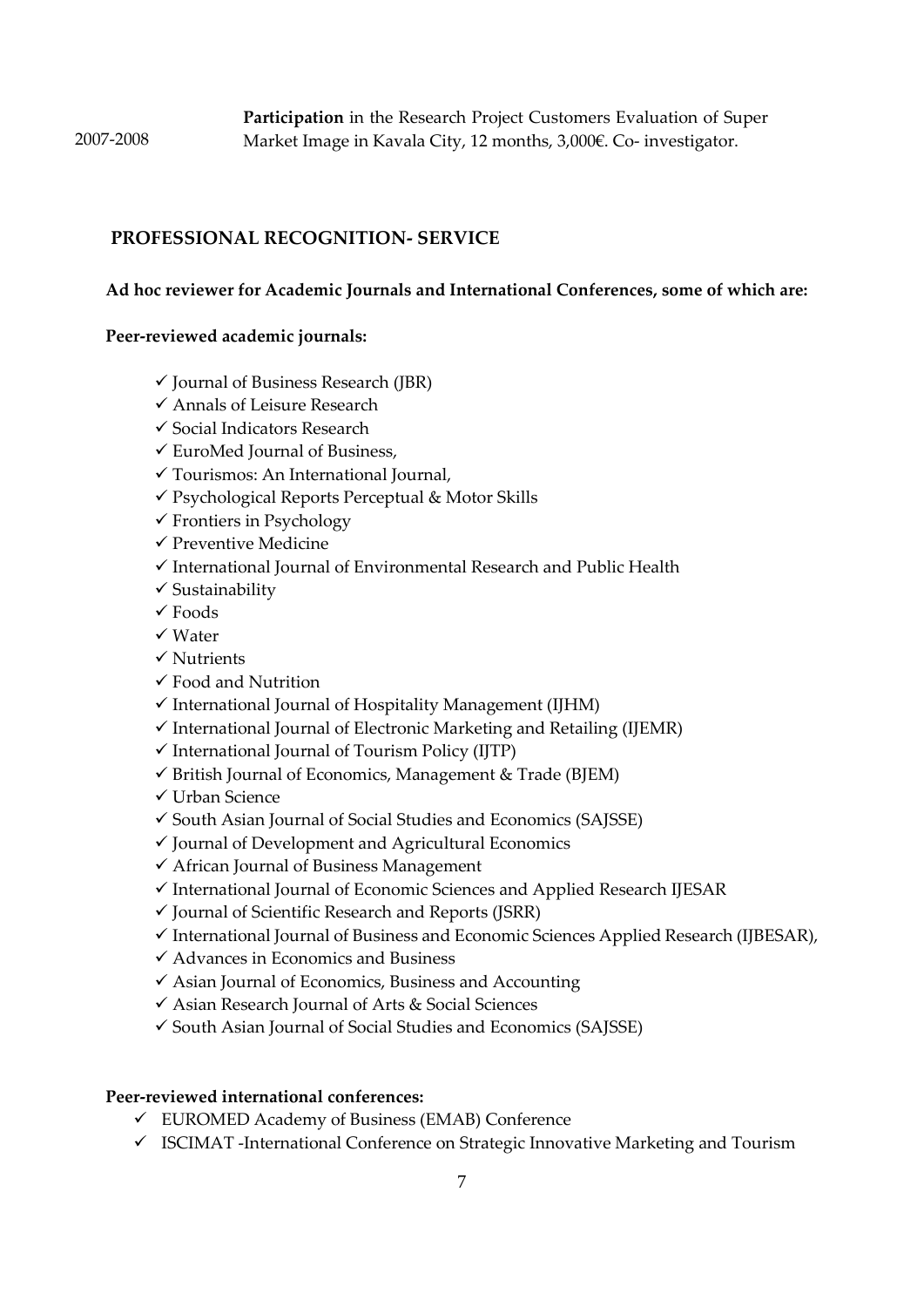- ✓ Regional and Rural Development Conference
- ✓ Primary and Secondary Production & Consumption Conference,
- $\checkmark$  Greek Association of Agricultural Economists (GAAE)
- ✓ Hellenic Scientific Association of Sport & Recreation Management (HSASMR)
- $\checkmark$  The Economies of Balkan and Eastern Europe Countries in the changed world (EBEEC)
- ✓ HAICTA

#### **Co-editor – Editorial Board:**

- ✓ Co-editor of the International Journal of Business and Economics Scientific Applied Research (IJBESAR)
- $\checkmark$  Editorial Board of the International Journal of Strategic Innovative Marketing (IJSIM)

# **SOCIAL – COMMUNITY INVOLVEMENT**

- $\checkmark$  Engaged students to social activities for people with special needs.
- $\checkmark$  Donator to churches for the free meal program for people stroked by the economic crisis.
- ✓ Donator to the Child Village SOS
- $\checkmark$  Member of the Association of children with dyslexia
- $\checkmark$  Member of the Association of children with autism
- $\checkmark$  Engage students into social marketing programs.

# *PUBLICATIONS*

More than 100 peer-reviewed publications in international and national journals and conferences. More than 1000 citations in international and national journals, MSc, and PhD thesis (>350 Greek citations). Based on Harzing's Publish or Perish: Author impact: h-index: 13; g-index: 27, citations: 807

#### **Refereed International Academic Journals: 48 SCOPUS= 22; CABS/ABS (1\*-3\*)= 6; SSCI/SCI=14**

1. **Kamenidou, I.E,** Stavrianea, A., **(2022).** Profiling Monastery Tourists based on Memorable Experiences, Place Identity, Satisfaction, Intention to Revisit and Intention to Recommend. *Review of Integrative Business and Economics Research*, 11(1), 86-110. http://buscompress.com/uploads/3/4/9/8/34980536/riber\_11-1\_05\_t21-036\_86-110.pdf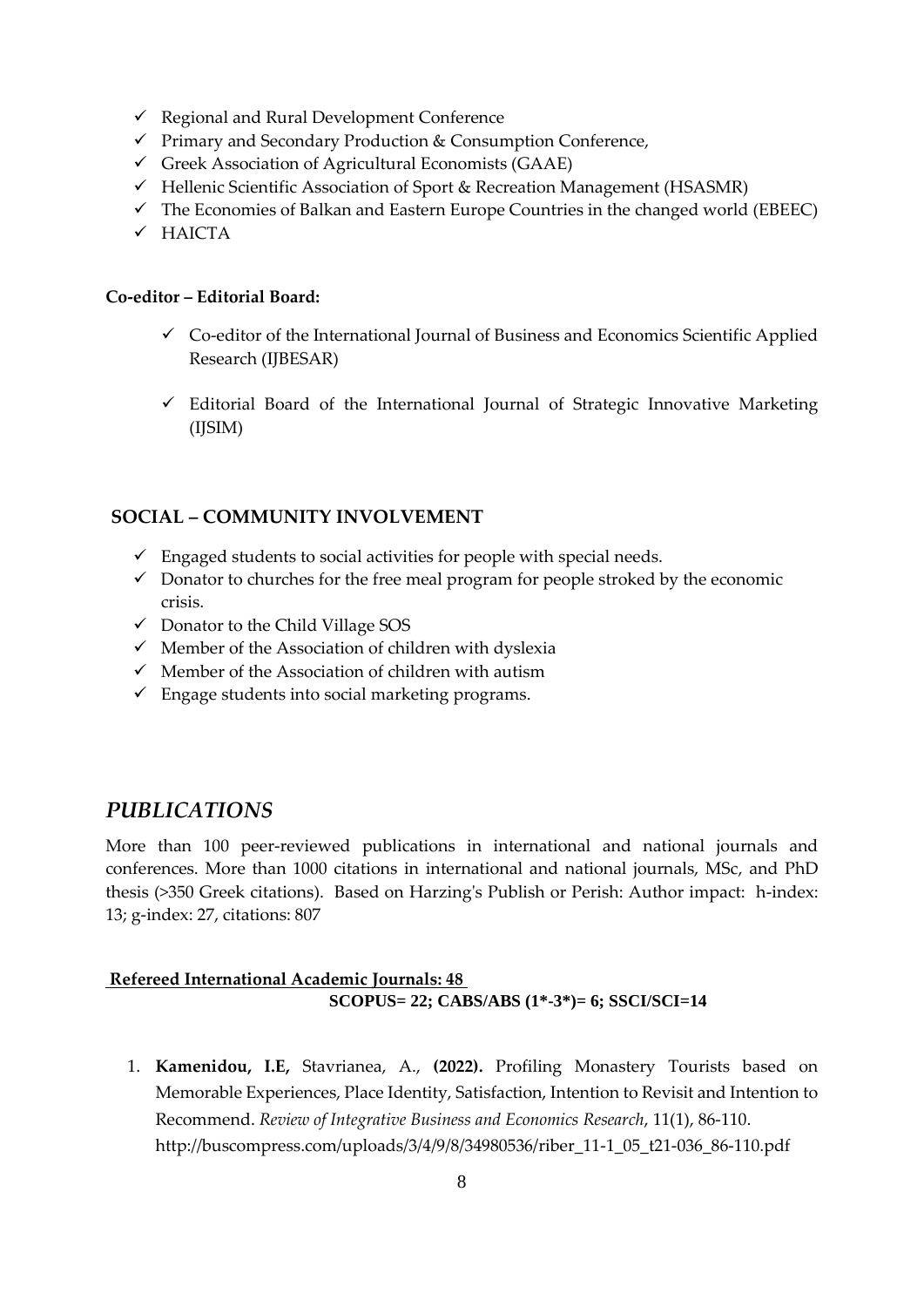- 2. Stavrianea, A. and **Kamenidou, I. (2021).** Complying digital transformation in online booking through experiential values of Generation Z. European Journal of Tourism Research, Accepted and forthcoming. (SCOPUS, EBSCO Hospitality and Tourism Complete; CABI Leisure, Recreation and Tourism, ProQuest Research Library) (accepted forthcoming)
- 3. Amanatidis, D., Mylona, I., **Kamenidou, I. E.,** Mamalis, S., & Stavrianea, A. (2021). Mining Textual and Imagery Instagram Data during the COVID-19 Pandemic. Applied Sciences, 11(9), 4281 (**IF=2.474, SCI, SCOPUS**)..
- 4. Stavrianea, A. and **Kamenidou, I.** (2021). Memorable tourism experiences, image, satisfaction, and behavioral intentions: An empirical study of Santorini Island. EuroMed Journal of Business (**CABS=1\*; ABD: C; SJR: 0.63**).
- **5. Kamenidou, I.E.,** Stavrianea, A., Mamalis, S., & Mylona, I. (2020). Knowledge Assessment of COVID-19 Symptoms: Gender Differences and Communication Routes for the Generation Z Cohort*. International Journal of Environmental Research and Public Health*, 17(19), 6964 (**IF=2.849, SSCI, SCOPUS**).
- 6. Stavrianea, A., **Kamenidou, I,** Kanaouti, S., Theodosis, A (2020). Stereotypes and genderneutral advertising: perceptions of the generation Z and Y cohorts, Asia Pacific Journal of Advanced Business and Social Studies, 7 (1), 14-23 https://apiar.org.au/journal-paper/stereotypes-and-gender-neutral-advertisingperceptions-of-the-generation-z-and-y-cohorts/
- **7. Kamenidou, I.E.,** Stavrianea, A., & Liava, C. (2020). Achieving a Covid-19 Free Country: Citizens Preventive Measures and Communication Pathways. International Journal of Environmental Research and Public Health, 17(13), 4633 (**IF=2.849,** SSCI, SCOPUS).
- 8. **Kamenidou, I.E.,** Stavrianea, A., & Bara, E. Z. **(2020).** Generational Differences toward Organic Food Behavior: Insights from Five Generational Cohorts. Sustainability, 12(6), 2299. (IF=2.576)
- 9. Amanatidis, D., Mylona, I., Mamalis, S., & **Kamenidou, I. E. (2020).** Social media for cultural communication: A critical investigation of museums' Instagram practices. Journal of Tourism, Heritage & Services Marketing, 6(2), 38-44.
- 10. Priporas, C.V., Stylos, N., & **Kamenidou, I. (2020).** City image, city brand personality, and Generation Z residents' overall life satisfaction in economic crisis era: Predictors of city-related social media engagement. Journal of Business Research (**ABS/ CABS=3\*, IF= 4.028,** SCOPUS)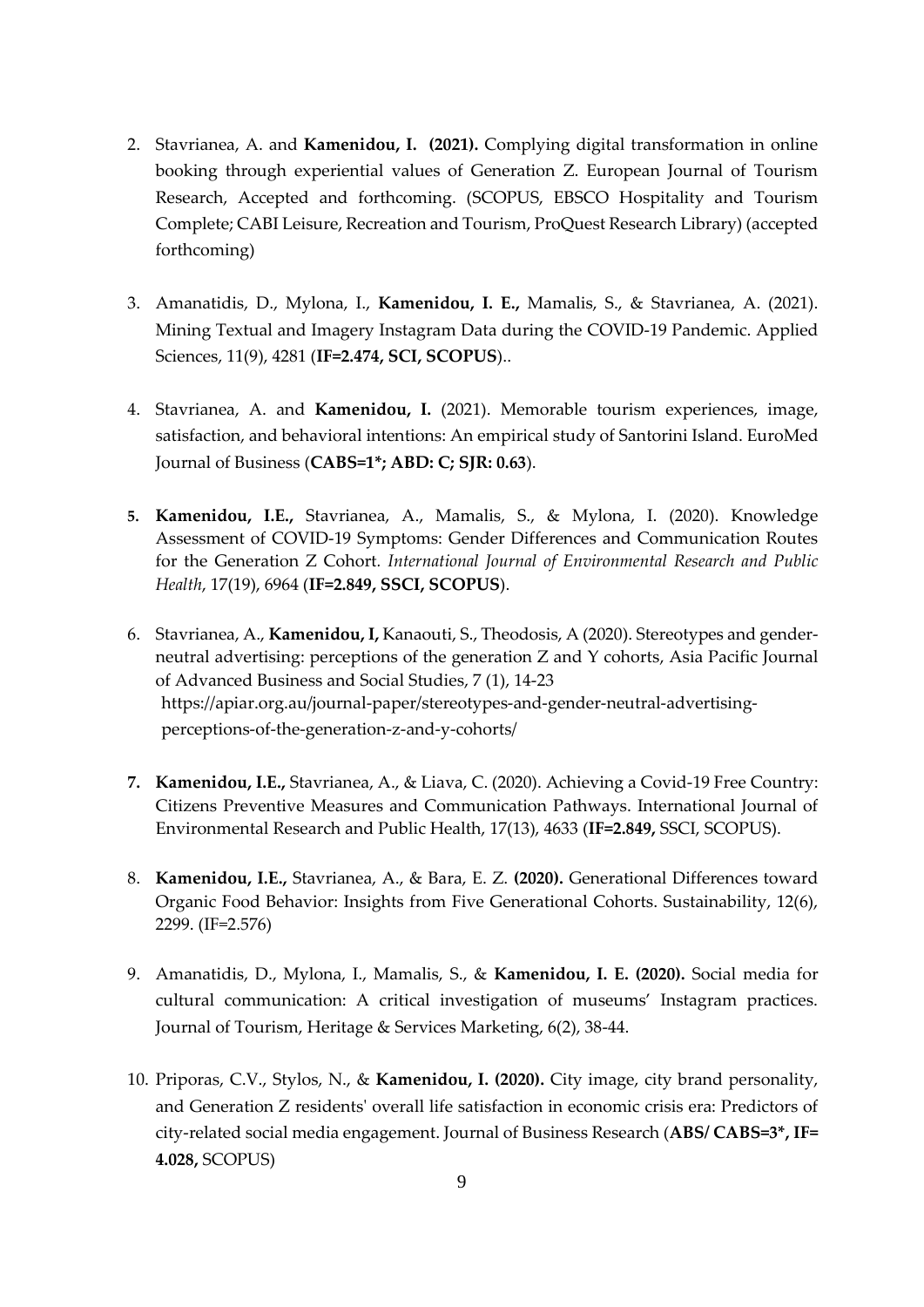- 11. Priporas, C.V., **Kamenidou, I.,** & Nguyen, N. **(2019).** The impact of the macroenvironment on consumer skepticism towards cause-related marketing: Insights from the economic crisis. International Marketing Review (**ABS/ CABS=3\*, IF= 3.447,**  SCOPUS), DOI 10.1108/IMR-04-2019-0124.
- 12. **Kamenidou, I. C.,** Mamalis, S. A., Pavlidis, S., & Bara E.Z. **(2019).** Segmenting the Generation Z Cohort University Students Based on Sustainable Food Consumption Behavior: A Preliminary Study. Sustainability, 11(3): 837-858 (**IF=2.576**) (AGORA (FAO), AGRICOLA, AGRIS - CABI, CAB, SSCI, SCI, DOAJ, EconPapers (RePEc), FSTA). https://www.mdpi.com/2071-1050/11/3/837
- 13. **Kamenidou, I.E.C.,** Mamalis, S. A., & Dimitriadis, E. **(2018).** Generation Z perceptions of quality certification: A cross-national study. International Journal of Food and Beverage Manufacturing and Business Models (IJFBMBM), 3(1): 23-41. (Cabell's Directories, Google Scholar, Ulrich's Periodicals Directory)
- 14. **Kamenidou, Ι.,** and Mamalis S., **(2018).** Engagement schemes in marketing courses: A case study from Greece. Journal of Advances in Higher Education 10 (1): 39-47
- 15. Stavrianea, A., and **Kamenidou, I. (2016).** Religion in the context of economic crisis: The generation's z perspective. International Journal of Strategic Innovative Marketing (IJSIM), 3(3): 56-68.
- 16. Priporas, C.V., **Kamenidou, I.,** Kapoulas, A., Papadopoulou, F.M. **(2015).** Counterfeit purchase typologies during an economic crisis. European Business Review, 27 (1): 2–16. (**ABS\*2,** Εmerging Sources Citation Index (Clarivate Analytics), EBSCO).
- 17. **Kamenidou, I.** and Vourou, R. **(2015).** Motivation factors for visiting religious sites: The case of Lesvos Island. European Journal of Tourism Research, 9: 78-91. (SCOPUS, EBSCO Hospitality and Tourism Complete; CABI Leisure, Recreation and Tourism, ProQuest Research Library)
- 18. Papafotikas, I., Chatzoudes, D., and **Kamenidou, I. (2014).** Purchase decisions of Greek consumers: an empirical study. Paper presented at the EBEEC Conference, 9-12 of May 2013 in Instanbul, Turkey. The Economies of Balkan and Eastern Europe Countries in the Changed World (EBEEC 2013). Procedia Economics and Finance, 9: 456-465. (SCOPUS, Scholargoogle)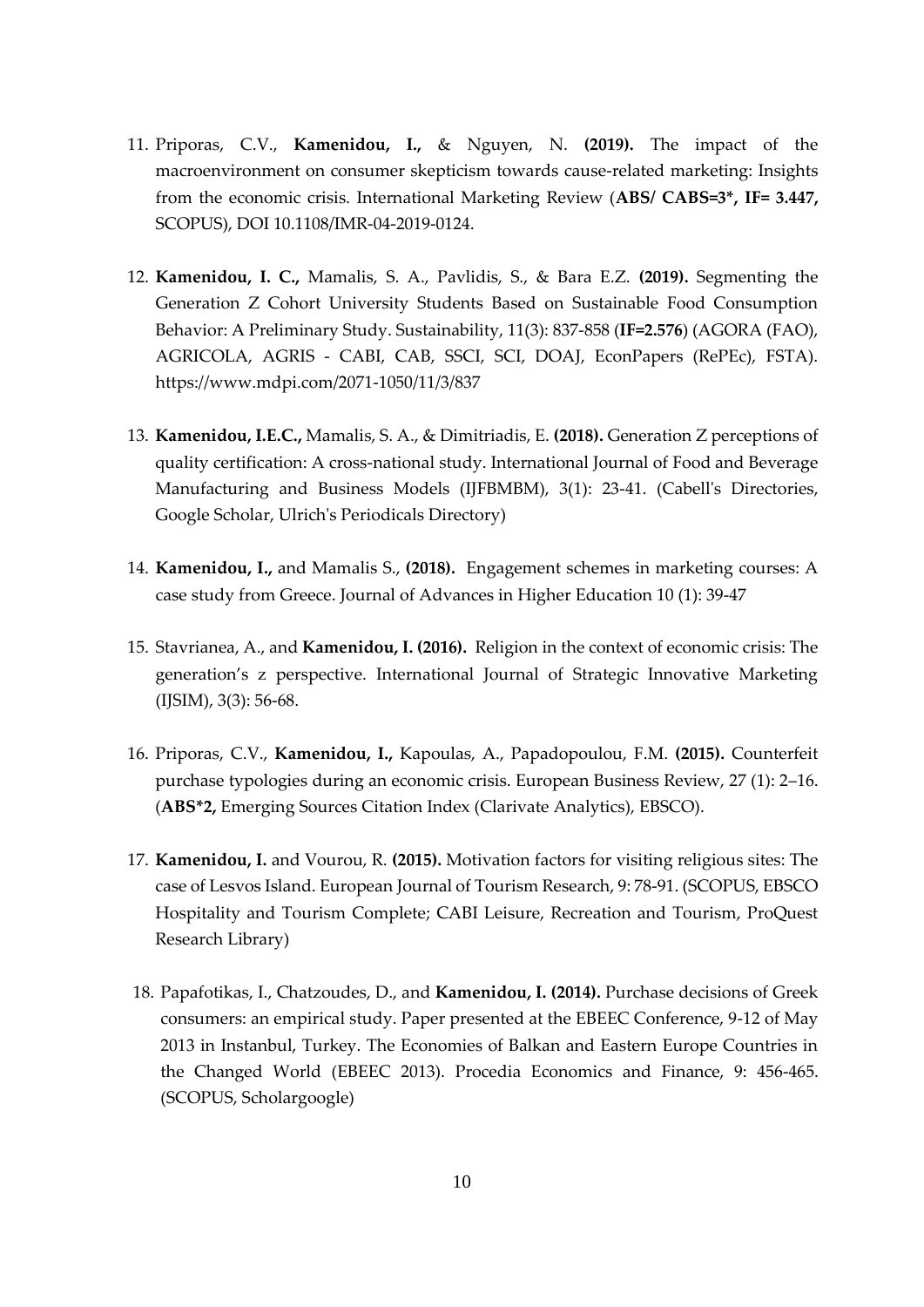- 19. **Kamenidou, I.C.,** Mamalis, S. A., Priporas, C.V., and Kokkinis, G., **(2014).** Segmenting customers based on perceived importance of wellness facilities. Procedia Economics and Finance, 9: 417-424. (SCOPUS, Scholargoogle)
- 20. **Kamenidou, I.C.,** Mamalis, S. A., Kokkinis, G., Geranis, C., **(2013).** Image Components of Nightlife-Clubbing Destinations. TOURISMOS: An International Multidisciplinary Journal of Tourism, 8 (3):99-111. (SCOPUS, CAB Abstracts (CABI), CitEc, DOAJ EBSCO Publishing)
- 21. Avdimiotis, Sp., Kokkinis, G., **Kamenidou, I., (2012).** Sharing knowledge between the peers of a Winery Network: The case of wine routes in Northern Greece. China-USA Business Review, 11 (1): 38-51.
- 22. **Kamenidou I,** Mamalis, S., Kokkinis, G., and Intze, C **(2011).** Improvement Axons for Ardas Festival in Evros, Greece, based on attendees' perceptions. Scientific Bulletin - Economic Sciences-(Buletin Stiinłific - Seria Stiinłe Economice), 10 (2): 62-73.
- 23. **Kamenidou, I.,** Aggelopoulos, S., and Batzios A. C. **(2011).** Natural medical attributes and benefits of Spirulina: Segmentation based on consumers' knowledge. Journal of Medicinal Plants Research, 5(14): 3192-3199. (**IF=0.590**). ISI Web of Science (SCI), SCOPUS
- 24. Priporas, C.V and **Kamenidou I. (2011).** Perceptions of potential postgraduate Greek business students towards UK universities brand and brand reputation. Journal of Brand Management, 18(4/5): 264-273. (SCOPUS, **ABS\* 2, IF: 1.828**)
- 25. **Kamenidou, I.,** Arabatzis, G. and Batzios, AC. **(2010).** Natural vs. Artificial Christmas Trees: Age Effects on Households Decoration Behaviour. International Journal of Food and Agriculture & Environment- ΙJFAE, 8 (3-4/ part 2): 1378-1382. (**IF=0.350**). (SCI)
- 26. **Kamenidou, I.,** and Priporas, C.V. **(2010).** Factors Predicting Consumers Knowledge of Spirulina Health Benefits. International Journal of Food and Agriculture & Environment-ΙJFAE, 8 (1): 16-20. (**IF=0.350**)**.** (SCI, SCOPUS)
- 27. **Kamenidou I.,** Mamalis, S., and Priporas, C.V. **(2009).** Measuring Destination Image and Consumer Choice Criteria. The Case of Mykonos Island. TOURISMOS: An International Multidisciplinary Journal of Tourism, 4(3): 67-79. (SCOPUS, CAB Abstracts (CABI), CitEc, DOAJ EBSCO Publishing)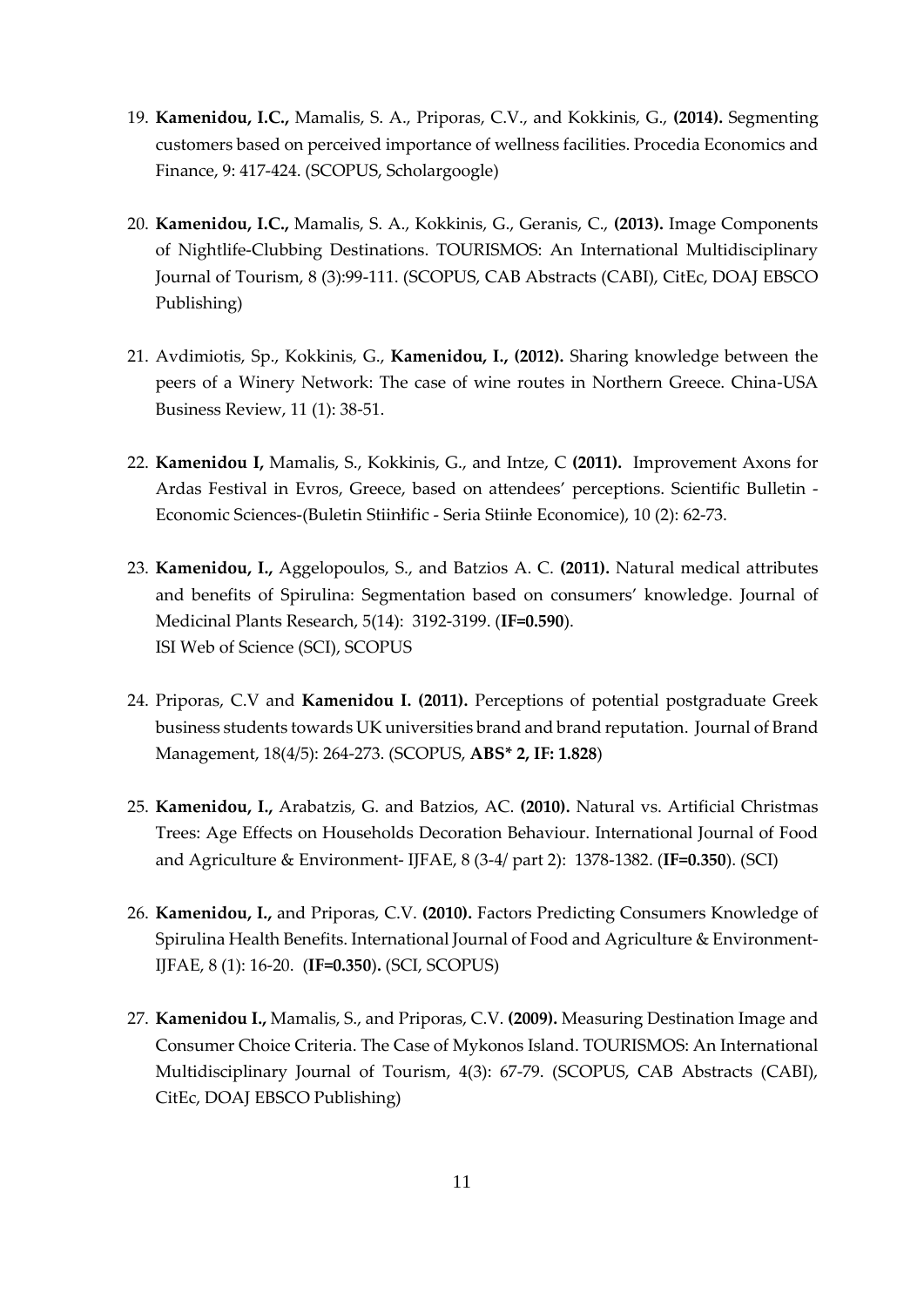- 28. **Kamenidou, I.,** Balkoulis, N., and Priporas, C.V. **(2009).** Hotel Business Travelers Satisfaction Based on Service Quality: A Segmentation approach in Inner City 5 Star Hotels. International Journal of Leisure and Tourism Marketing, 1(2): 152-172.
- 29. Aggelopoulos, S., **Kamenidou, I.,** and Pauloudi, A. **(2008).** Women's business activities in Greece: The case of agro-tourism. Turizam: međunarodni znanstveno-stručni časopis (Tourism: An International Interdisciplinary Journal), 56 (4): 371-384. (SCOPUS, EBSCO, C.I.R.E.T., Web of Science Core Collection - ESCI, Clarivate, USA, CAB Abstracts and Leisure Tourism Database)
- 30. Priporas, C.V., Laspa, C., and **Kamenidou, I. (2008).** Patient Satisfaction in Hospital Services. A Pilot Study. Journal of Medical Marketing, 8(4): 325-340. (SCOPUS, ABI/INFORM, EBSCO, ARC-AMA, ERA, Scholargoogle).
- 31. Aggelopoulos, S., Pavloudi, A., Manolopoulos, I., and **Kamenidou, I. (2008).** The Attitudes and Views of Farmers on the New Common Agricultural Policy and the Restructuring of Crops: The Case of Greece. American-Eurasian Journal of Agricultural & Environmental Sciences, 4 (4): 397-404.
- 32. Aggelopoulos S., Menexes G., **Kamenidou I. (2007).** Implications for the financing and sustainability of enterprises based on a ranking methodology for categorical financial data. EuroMed Journal of Business, (2) 2: 113-134. **(ARC-AMA-ABS\*1,** SCOPUS, EconLit, ESCI (Clarivate Analytics), Scimago)
- 33. **Kamenidou, I.,** Milonakis, G., Balkoulis **(2007).** Factors Affecting Business Customers' Hotel Satisfaction: A Case Study on Greece. The Icfai Journal Services Marketing, 5 (2): 6-19.
- 34. **Kamenidou, I.,** Milonakis, G., Νikolouli, K. **(2007).** An Exploratory Study on the Reasons for Purchasing Imported High Fashion Apparels: The case of Greece. Journal of Fashion Marketing and Management, 11 (1): 148-160. **(ABS\*=1; IF=1.645;** ARC-AMA, SCOPUS, ABI Inform; EBSCO)
- 35. Andronikidis, A., Vassiliadis, C., Priporas, C., **Kamenidou, I. (2007).** Examining Leisure Constraints for Ski Centre Visitors: Implications for Services Marketing. Journal of Hospitality & Leisure Marketing, 15 (4): 69-86 (Currently known as: Journal of Hospitality Marketing & Management, 2009-) (SCOPUS, ARC-AMA, JQL, CAB Abstracts, EBSCO)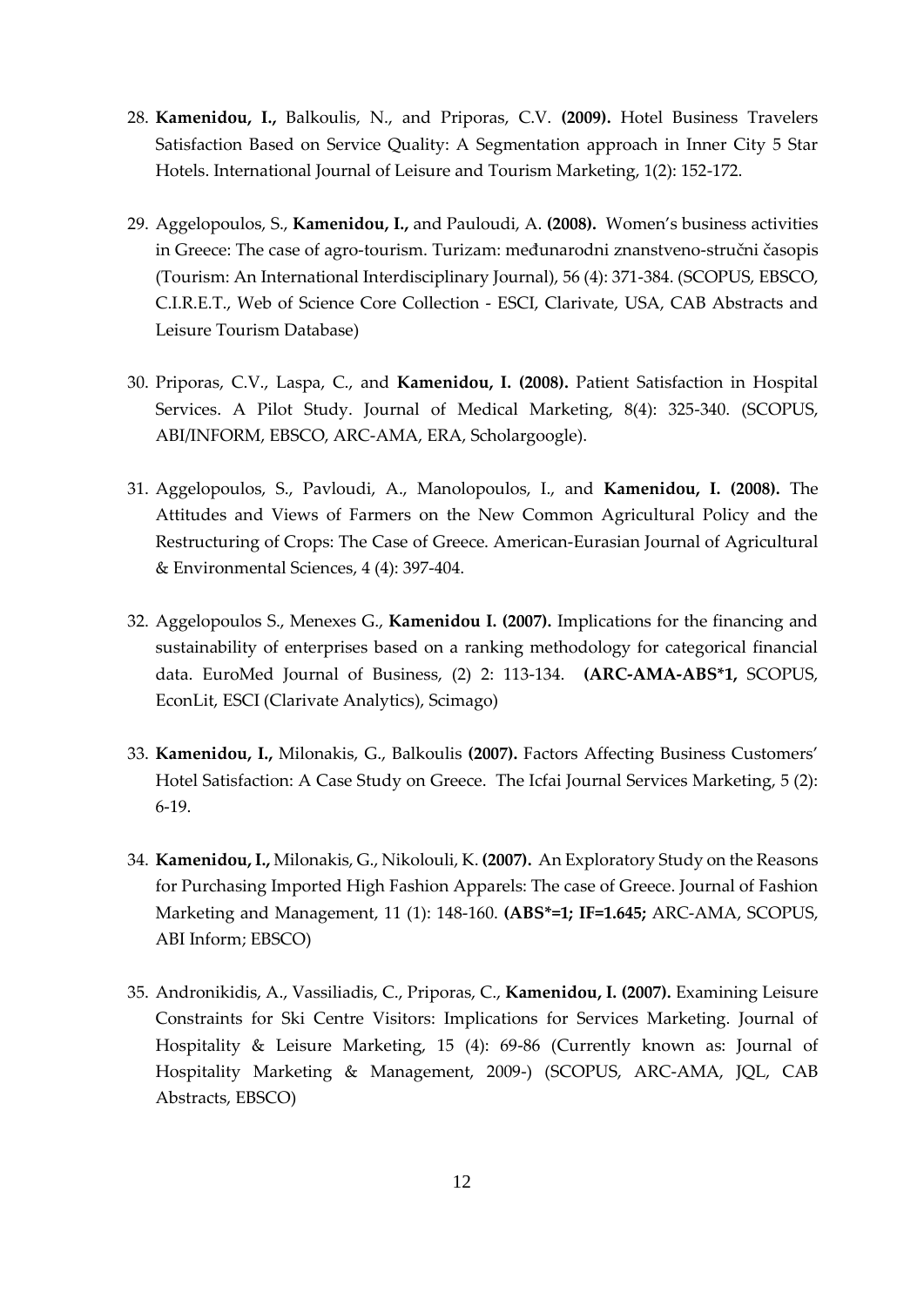- 36. Galanopoulos K., Aggelopoulos S., **Kamenidou I.,** Mattas K., **(2006).** Assessing the effects of managerial and production practices in the efficiency of commercial pig farming. Agriculture Systems, 88: 125-141. **(IF: 4.131)** (SCOPUS, SCI, AGRICOLA)
- 37. Milonakis, G, **Kamenidou, I.,** Gouras, P., Baras, G., (2006). Socioeconomic Effects on Satisfaction and Recommendation from Second Language Programs. The Social Sciences (eJournal), 1(2):164-167.
- 38. **Kamenidou, I.,** Milonakis, G., Baras, G., Gouras, P, (2006). Expectations and Satisfaction from an Education Service: The Case of Learning Greek as a Second Language. Global Education Journal, l (3): 79-90.
- 39. Aggelopoulos, S., Milonakis, G., **Kamenidou, I.,** (2006). Investigation of Business Dexterity in the Agricultural Sector: The case of Pig Holdings. Agricultural Journal (eJournal), 1(3):156-159. (Agro Asia, World Agri. Database, MedLit).
- 40. Milonakis, G., **Kamenidou, I.,** (2006). Fast food Restaurant Chains: Customers' Loyalty, Perceived Quality and Brand Image. Business Journal for Entrepreneurs, 2006 (4): 83-95. (Cabells, Library of Congress, Bowkers, Allied, Malaya, Ebsco, Harrassowitz, Sedona, Swets and the Ebsco International Data Base)
- 41. **Kamenidou, I.,** Tzimitra –Kalogianni, I., Priporas, C.V. **(2003).** Bank Image: The Case of Agricultural Bank of Greece. Journal of Business and Society, 16(2):169-180. (Sociological Abstracts (SA), Social Planning/Policy and Development Abstracts (SOPODA), BRS, DATA STAR, DIALOG, DIMDI)
- 42. **Kamenidou, I.,** Priporas C.V., Michailidis A., Mamalis S. **(2003).** Young Consumers' Perception of Food Quality: An Illustration from Greece. Cahiers Options Mediterraneennes. 61: 191-199. (CAB Abstracts, AgBiotech Net,E-journals, FAO.Org).
- 43. Priporas, C.V. and **Kamenidou, I., (2003).** Can Alternative Tourism be the Way Forward for the Development of Tourism in Northern Greece? Tourism- An International Interdisciplinary Journal, 51 (1): 53-62. (SCOPUS, ERA, CIRET, SOPODA).
- 44. Michailidis A., Arabatzis G. and **Kamenidou I. (2003).** Evaluating the Demand Patterns for Irrigation Water: The Case of Western Macedonia. Agricultural Economics Review, 4 (2): 57-66. (SCOPUS, E-Jel, WebEc-The list of Economic Journals, edBioWorld-Agricultural Economics Journals, EBSCO, Agecon search, ProQuest)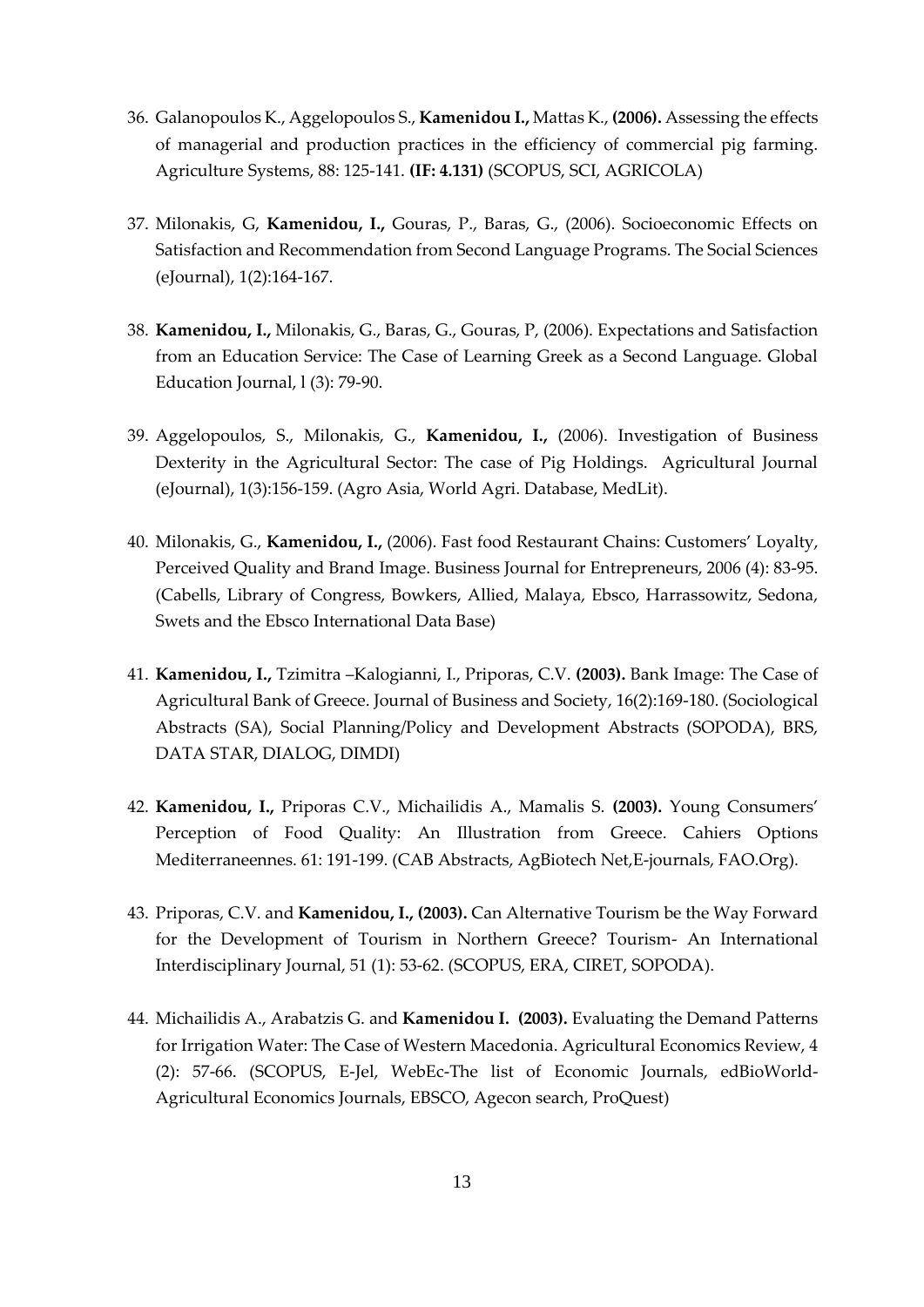- 45. **Kamenidou, I.,** Tzimitra –Kalogianni, I., Priporas, C.V., Tziakas, V. **(2002).** Greek Consumers Vs' Private Label Milk. Agricoltura Mediterrenea, 132: 66-76.
- 46. **Kamenidou, I.,** Tzimitra –Kalogianni, I., Zotos Y. and Mattas K. **(2002).** Household Purchasing and Consumption Behaviour towards Processed Peach Products. NEW MEDIT 1 (1): 45-49. (IF= 0.377; SCI), (SJR (SCImago Journal Rank): 0.487, SCOPUS and EMBASE, ISI Web of Science, CAB Abstracts, EconLit, AGRIS/FAO database)
- 47. Tzimitra –Kalogianni, I., **Kamenidou, I.,** Priporas, C. V., Tziakas, V. **(2002).** Private Label Milk and Greek Consumers' Behaviour. NEW MEDIT, 1(2): 29-33. (IF= 0.377), (SJR (SCImago Journal Rank): 0.487, SCOPUS and EMBASE, ISI Web of Science, CAB Abstracts, EconLit, AGRIS/FAO database)
- 48. Tzimitra –Kalogianni, I., **Kamenidou, I.,** Priporas, C.V., Tziakas, V. **(2002).** Age and Gender Effects on Consumers' Awareness and Source of Awareness for Food-Related Private–Label Brands. Agricultural Economics Review, 3 (1): 23-36. (SCOPUS, E-Jel, WebEc-The list of Economic Journals, edBioWorld-Agricultural Economics Journals, EBSCO, Agecon search, ProQuest) https://www.eng.auth.gr/mattas/3\_1\_3.pdf

#### **Book Chapter: 3**

- **1. Kamenidou, I.,** Vassilikopoulou, A., and Priporas, CV **(2021**). New sheriff in town: Discovering Generation Z as tourists. In Stylos, N., Rahimi, R., and Okumus, B. (Eds), Generation Z Marketing and Management Tourism and Hospitality, Palgrave Macmillan (pp. 121-140). Palgrave Macmillan, Cham
- **2.** Patsala, P., Priporas, CV, and **Kamenidou I(E) (2021).** Capturing marketing academics' conceptions of creativity: teaching practices and challenges in Pantano, E. (Eds), Greek higher education in Creativity and Marketing: The Fuel for Success. Emerald Publishing (forthcoming).
- **3. Kamenidou, I.,** Rigas, K and Priporas, C.V. **(2017).** Household behavior on food security during economic crisis. In G. Mergos and M. Papanastassiou (Eds), Investment and Financing along Agro-food Value Chains for Food Security and Sustainability, Palgrave, London, pp. 243-261.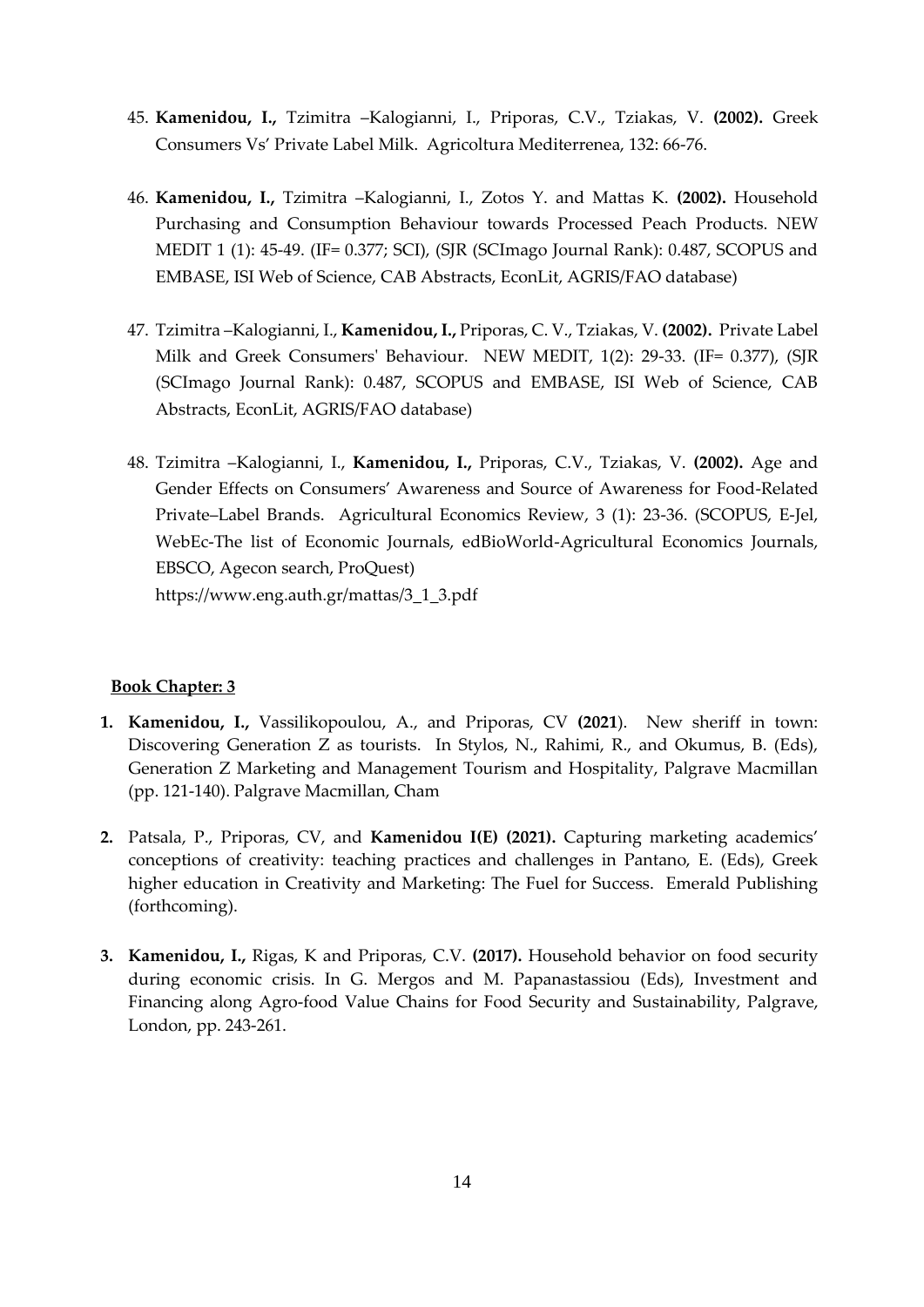#### **Article in Book Series: 13**

- **1. Kamenidou, I.(E).,** Stavrianea, A., Mamalis, S., Mylona, I. **(2021).** Area of residence differences in COVID-19 effect on Greek citizens' life. In: Kavoura A., Kefallonitis E., Theodoridis P. (eds) Strategic Innovative Marketing and Tourism. Springer Proceedings in Business and Economics. Springer, Cham, (p. 29-37)
- **2. Kamenidou, I.(E).,** Mamalis, S., Mylona, I., and Bara, EZ. **(2021).** Comparing five generational cohorts on their sustainable food consumption patterns: Recommendations for improvement through marketing communication. In Tsounis, N. and Vlachvei, A. (Eds) Advances in Longitudinal Data Methods in Applied Economic Research – 2020 International Conference on Applied Economics (ICOAE2020). Springer Proceedings in Business and Economics, (pp. 69-80)
- **3.** Stavrianea, A., Besleme, E., and **Kamenidou, I., (2021).** Filter Or No Filter? An Instagram View on Modern Visual Culture. In Tsounis, N. and Vlachvei, A. (Eds) Advances in Longitudinal Data Methods in Applied Economic Research – 2020 International Conference on Applied Economics (ICOAE2020). Springer Proceedings in Business and Economics, (pp. 459-468)
- **4.** Stavrianea, A., **Kamenidou, I.,** and Bara, EZ. **(2020).** Gender differences in satisfaction from hotel room attributes and characteristics: Insights from Generation Z. In Kavoura, A., Kefallonitis, E. and Theodoridis, P. (Eds), ICSIMAT (International Conference on Strategic Innovative Marketing and Tourism) Conference 17-21 July 2019. Chios, Mytilene Islands. Conference Proceedings (pp.139-147).
- **5.** Stavrianea, A., Theodosis, A., and **Kamenidou, I**. **(2020).** Consumers' perceptions of gender-neutral advertising: An empirical study. In Kavoura, A., Kefallonitis, E. and Theodoridis, P. (Eds), ICSIMAT (International Conference on Strategic Innovative Marketing and Tourism) Conference 17-21 July 2019. Chios, Mytilene Islands. Conference Proceedings (pp. 799-804).
- **6. Kamenidou, I.,** Mamalis, S., Pavlidis, S., and Bara, E.Z. **(2020).** Quality perceptions of feta cheese. ICOAE (International Conference on Applied Economics), Milan, Italy, 4-6 July 2019. Conference Proceedings. In Tsounis, N. and Vlachvei, A. (Eds) Advances in Cross-Section Data Methods in Applied Economic Research: 2019 International Conference on Applied Economics (ICOAE 2019). Springer Proceedings in Business and Economics, Chapter 3, pp.43-58
- **7.** Mamalis, S., Mylona, I., **Kamenidou, I (E),** and Pavlidis, S. **(2020).** Exploring Consumers' Orientation Toward Fast Food Consumption in Greece. ICOAE (International Conference on Applied Economics), Milan, Italy, 4-6 July 2019. Conference Proceedings. In Tsounis, N. and Vlachvei, A. (Eds) Advances in Cross-Section Data Methods in Applied Economic Research: 2019 International Conference on Applied Economics (ICOAE 2019). Springer Proceedings in Business and Economics, Chapter 23, pp.373-384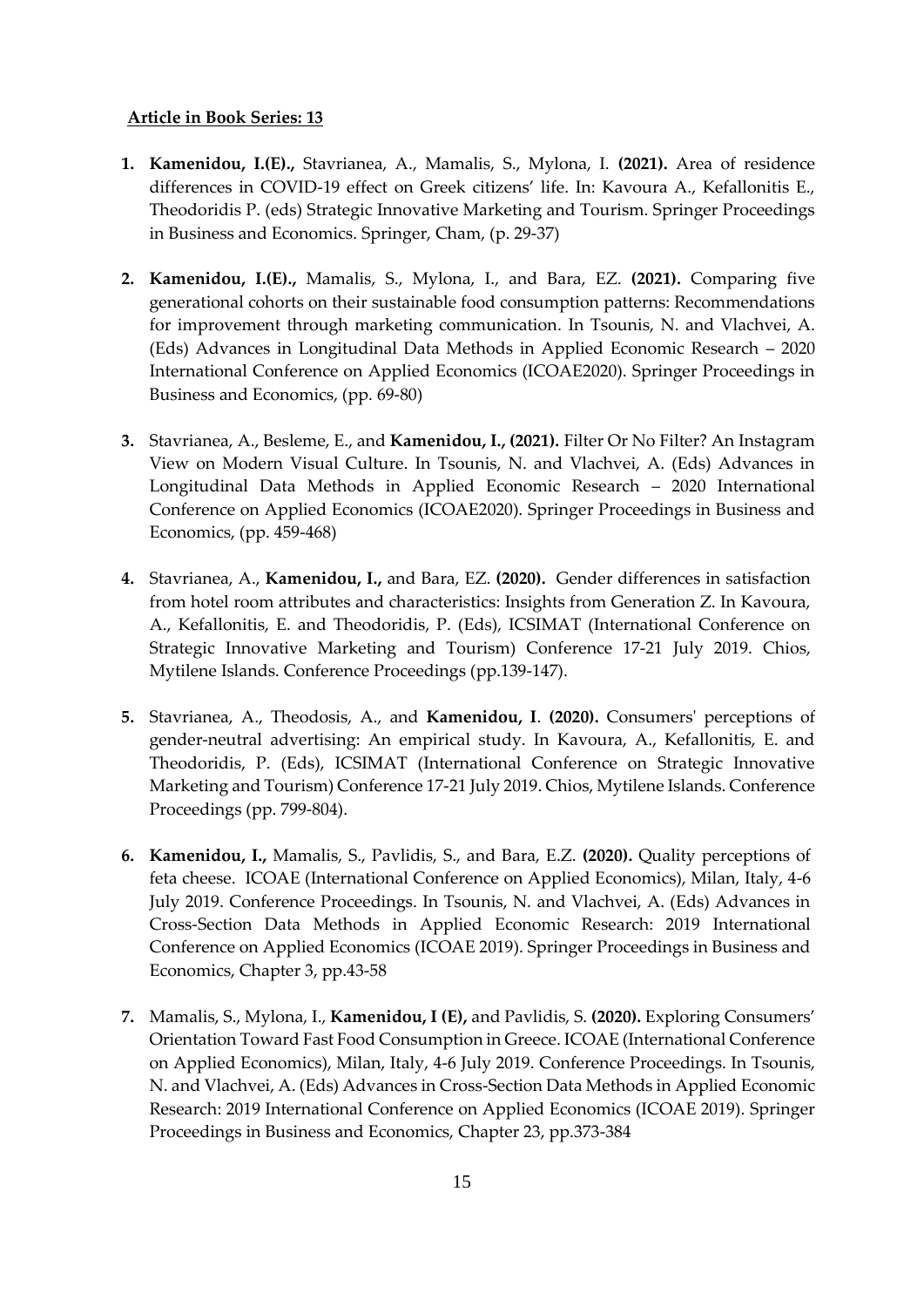- **8.** Mamalis, S., Cavicchi, A., Paviotti, G., **Kamenidou I. (2020).** The Wine Lab Project Exploring the Views from Experts. In Kavoura, A., Kefallonitis, E. and Theodoridis, P. (Eds), ICSIMAT (International Conference on Strategic Innovative Marketing and Tourism) Conference 17-21 July 2019. Chios, Mytilene Islands. Conference Proceedings (pp.411-415).
- **9.** Mamalis, S., **Kamenidou, I.,** Pavlidis, S., and Xatziaggelou, A. **(2020).** Perceptions of hospital quality: a case study from Greece. In Kavoura, A., Kefallonitis, E. and Theodoridis, P. (Eds), ICSIMAT (International Conference on Strategic Innovative Marketing and Tourism) Conference 17-21 July 2019. Chios, Mytilene Islands. Conference Proceedings (pp. 403-410).
- **10. Kamenidou I.,** Mamalis S., Alexandrou Z. (2018) Tourism and Ecologically Sensitive Areas: The Case the Prefecture of Preveza from Citizens' Point of View. In: Karasavvoglou A., Goić S., Polychronidou P., Delias P. (eds) Economy, Finance and Business in Southeastern and Central Europe. Springer Proceedings in Business and Economics (pp. 523-535). Springer, Cham
- **11. Kamenidou, I.,** Mamalis, S., Bara, E.Z., and Pavlidis, S., (2018). Hotel Satisfaction from Generation Y. In Kavoura, A., Kefallonitis, E., Giovanis, A. (Eds.), Springer Proceedings in Business and Economics, 7th Strategic Innovative Marketing and Tourism Conference (ICSIMAT) 2018, 17-20 October, Athens, Greece. (pp.1021-1028)
- **12.** Mamalis, S., **Kamenidou, I.,** Cavicchi, A., Paviotti, G. (2018). The Wine Lab Generating Innovation Between Practice and Research. Exploring the Views from Wine Makers and Policy Makers. 7th International Conference on Strategic Innovative Marketing & Tourism (ICSIMAT), October 17-20, 2018, Springer Conference Proceedings.
- **13.** Stavrianea, A., and **Kamenidou, I.** (2017). Generation Z and religion in times of crisis. Springer Proceedings in Business and Economics. Strategic Innovative Marketing, 5th IC-SIM, Athens, Greece 2016, pp. 205-211

#### **Peer-reviewed International Conference Proceedings: 37**

- 1. Kamenidou, I, Stavrianea, A., Bara, E-Z., Mamalis, S., and Mylona, I. (2021). Generational cohort differences in the Church's welfare role during economic crisis. Proceedings of the SIBR 2021 (Seoul) Conference on Interdisciplinary Business and Economics Research, 4th – 5th June 2021, Seoul, Korea (forthcoming).
- 2. Kamenidou, I, Stavrianea, A., Mamalis, S., and Mylona, I. (2021). Attitudes towards the Government and the Way that It Handled the COVID-19 Crisis: Generational Cohort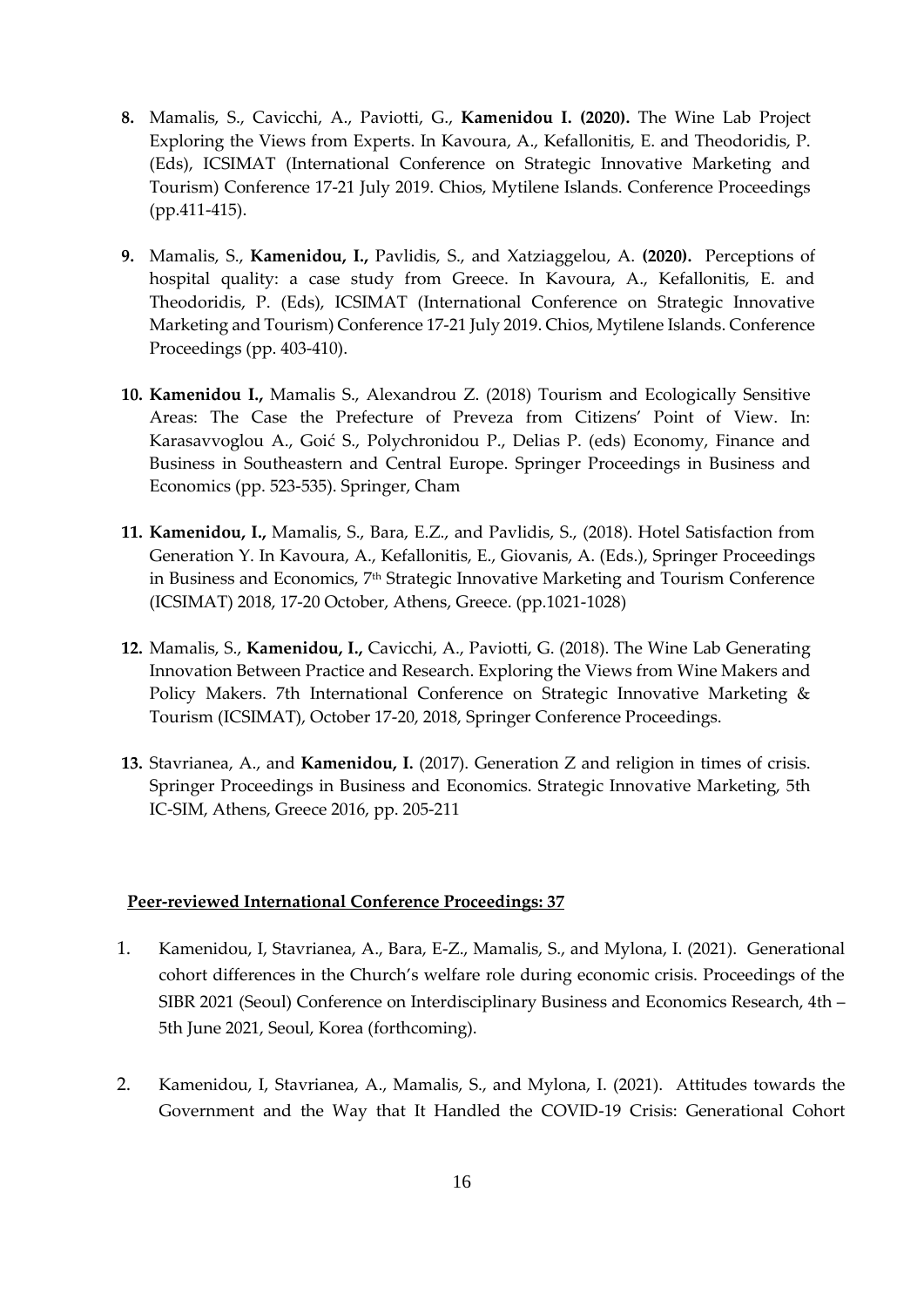Differences. Proceedings of the SIBR 2021 (Seoul) Conference on Interdisciplinary Business and Economics Research, 4th – 5th June 2021, Seoul, Korea (forthcoming).

- 3. Vassilikopoulou, A. Kamenidou, Irene (Eirini), and Stavrianea, A. (2021). he Queen's Gambit" as a Contributor to the Repositioning of Chess: What are the Marketing Implications? Proceedings of the 37<sup>th</sup> IBIMA International Conference, Granada, Spain (forthcoming)
- 4. Stavrianea, A., Kamenidou, I, Vassilikopoulou, A. (2021). Experiential Values in Online Booking: are there Gender Differences? SIBR 2021 (Tokyo) Conference on Interdisciplinary Business and Economics Research, 7th-8th January 2021, Tokyo, Japan (forthcoming).
- 5. Kamenidou, I, Stavrianea, A., and Vassilikopoulou, A. (2021). Are there Memorable Experiences in Religious Tourism? Insights on Monastery Tourism based on a first-level segmentation approach. SIBR 2021 (Tokyo) Conference on Interdisciplinary Business and Economics Research, 7th-8th January 2021, Tokyo, Japan (forthcoming).
- 6. **Kamenidou, I.,** Mamalis, S., Mylona, I., and Bara, E.Z. (2020). Complying marketing communication techniques based on patient's gender, age, and marital status effects on satisfaction from a public hospital. Proceedings of the 8th International Conference on Contemporary Marketing Issues, ICCMI-2020, September 11-13, Thessaloniki Greece. (pp. 298-305).
- 7. **Kamenidou, I.,** Mamalis, S., Mylona, I., and Bara, E.Z. (2020). Environmental Impact Assessment of Sustainable Food Practices: insights from the Generation Z cohort. Proceedings of the International Conference on Information and Communication Technologies in Agriculture, Food & Environment (HAICTA), September 24-27, 2020, Thessaloniki, Greece (pp.294-299).<http://ceur-ws.org/Vol-2761/>
- 8. Kamenidou, I., Mamalis, S., Chatziaggelou, A., Pavlidis, S., and Bara, E.Z. (2019). Patient satisfaction from a public hospital: The case of the General Hospital of Kavala, Greece. 7th International Conference on Contemporary Marketing Issues -ICCMI-2019, July 10-12, Hrakleion, Crete, Greece, Conference proceedings (pp. 173-180)
- 9. Amanatidis, D., Mylona, I., Mamalis, S., and **Kamenidou, I.** (2019). Cultural communication through social media: Exploring Instagram Practices among Greek museums. In Christou, E., Alexandris, K., and Fotiadis, A. (Eds), TOURMAN 2019 Conference proceedings "Tourism, travel and hospitality at crossroads: The way ahead" (pp. 435-440), 24-27 October Thessaloniki, Greece.
- 10. Stavrianea, A., **Kamenidou, I.,** Bara, EZ (2019). Gender differences in experiential values components in an online booking condition: Insights from generation Z. EuroMed 2019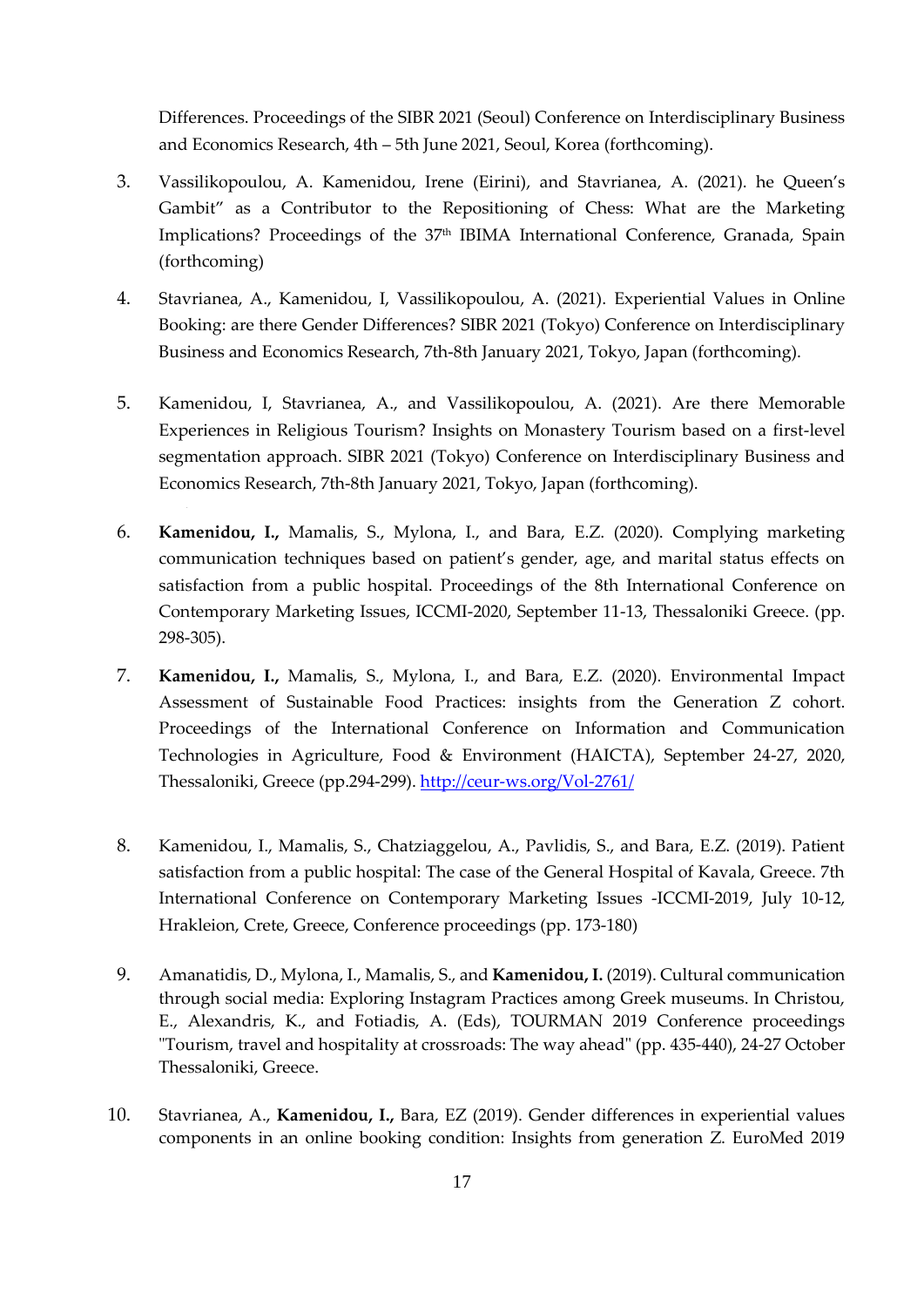Conference. The 12TH Annual EUROMED Academy of Business (ΕΜΑΒ) Conference Business Management Theories and Practices in a Dynamic Competitive Environment, Thessaloniki, Greece, September 18-20, 2019. Conference Proceedings (pp. 1233-1245)

- 11. **Kamenidou, I.,** Mamalis, S., Pavlidis, S., and Bara, E.Z. (2019). Developing attracting destinations for generation Z based on desired destination components. EuroMed 2019 Conference. The 12TH Annual EUROMED Academy of Business (ΕΜΑΒ) Conference Business Management Theories and Practices in a Dynamic Competitive Environment, Thessaloniki, Greece, September 18-20, 2019. Conference Proceedings (pp. 444-454)
- 12. **Kamenidou, I.,** Mamalis, S., Pavlidis, S., and Bara, E.Z. (2018). Desired destination image attributes as perceived by the Generation Y cohort. Presented at the 6th International Conference on Contemporary Marketing Issues -ICCMI-2018, June 27-29, Athens Greece, Conference proceedings pp.624-633.
- 13. **Kamenidou, I.,** Mamalis, S., Pavlidis, S., and Bara, E.Z. (2018). Perceived destination image components by baby boomers. I.CO.D.ECON. 2018, 3rd International Conference of Development and Economy, Kalamata, Greece, 3-6 May 2018, (pp.66-76)
- 14. **Kamenidou, I.,** Mamalis, S., Pavlidis, S., and Bara, E.Z. (2018). A multi-generational approach of destination components in actual destination choice. In Christou, E., Alexandris, K., and Fotiadis, A. (Eds), TOURMAN 2018 Conference proceedings "In search of excellence in tourism, travel & hospitality management" (pp. 435-440), 25-28 October Rhodes Greece.
- 15. Dimitriadis, E., **Kamenidou, I.,** Mamalis, S., and Bara, E.Z. (2018). The mediating effect of Environmental Policy on the relationship between satisfaction and loyalty in the hotel industry. In Christou, E., Alexandris, K., and Fotiadis, A. (Eds), TOURMAN 2018 Conference proceedings "In search of excellence in tourism, travel & hospitality management" (pp. 74-83), 25-28 October Rhodes Greece.
- 16. Stavrianea, A., Siomkos, G., **Kamenidou, I.,** and Bara, E.Z. (2018). Generation Z and Antecedents of Customer Loyalty: An empirical Study in the Hospitality Industry. In Christou, E., Alexandris, K., and Fotiadis, A. (Eds), TOURMAN 2018 Conference proceedings "In search of excellence in tourism, travel & hospitality management" (pp. 430- 434), 25-28 October Rhodes Greece.
- 17. **Kamenidou, I.,** Mamalis, S., Pavlidis, S., and Bara, E.Z. (2018). "Segmentation of the Generation X cohort based on destination choice criteria", Proceedings of International Conferences on Tourism (ICOT) 2018 "Emerging Tourism Destinations: Working Towards Balanced Tourism Development", 27-30 June Kavala, Greece. (pp. 68-78)
- 18. **Kamenidou, I.,** Mamalis, S. and Kalaitzidou E. (2017). Russian Tourists' satisfaction from Greece as a vacation destination. In proceedings of the 5th International Conference on Contemporary Marketing Issues (ICCMI), Thessaloniki, 21-23/6/2017, pp. 243-249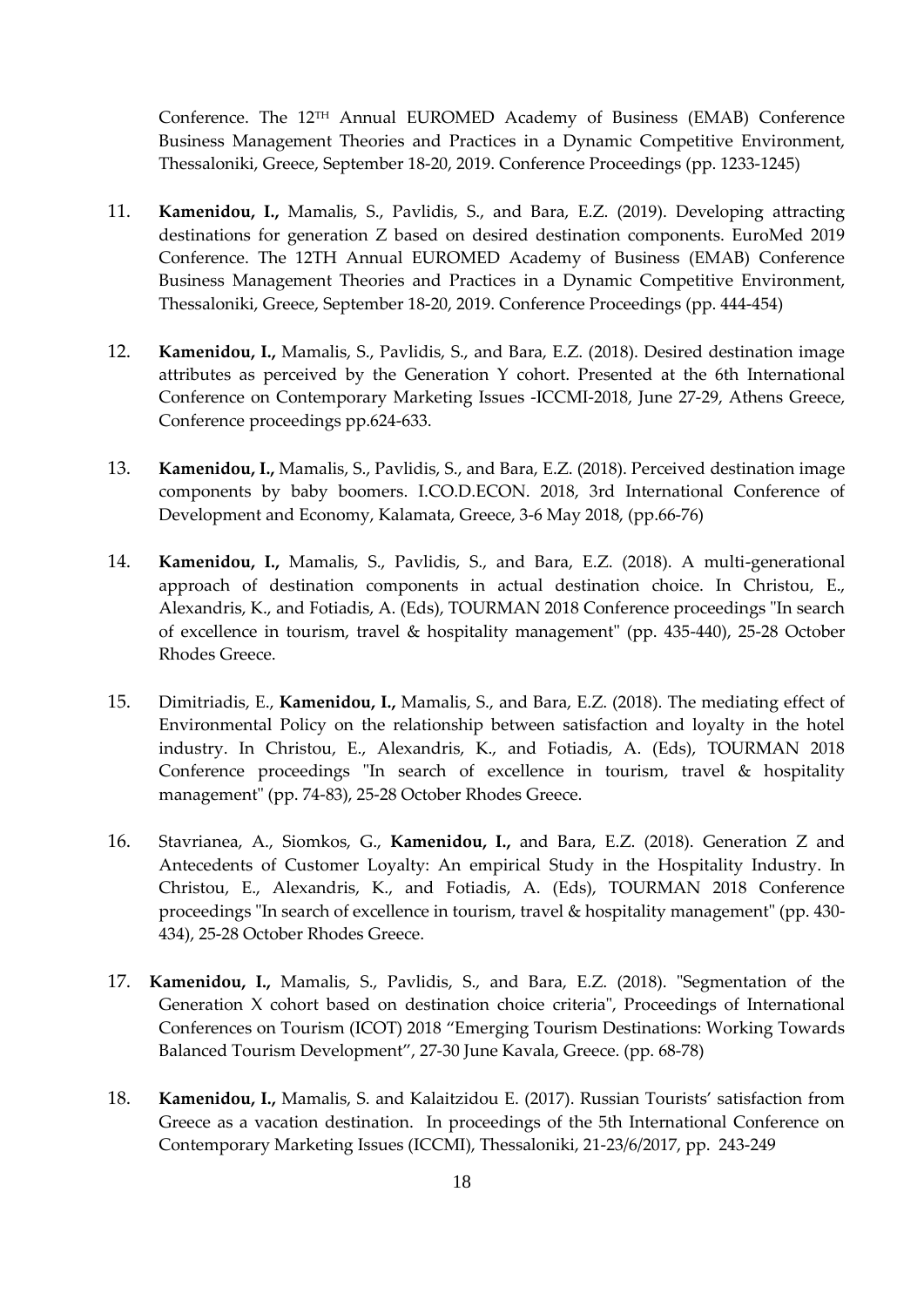- 19. **Kamenidou, I.,** and Mamalis, S. (2017). Students satisfaction from their Higher Education Institute, directions for improvement actions. *SPACE Conference Porto*, 26 - 28 APRIL 2017, SPACE International Network, In Paper Proceedings SPACE Network Conference Porto, pp.62-74
- 20. **Kamenidou I.,** Mamalis S., and Alexandrou, Z. (2016). Citizens views regarding improvement points for ecotourism in Preveza prefecture. *Conference Proceedings:* 2nd International Conference in Development and Economics – I.CO.D.ECON., pp. 252-264
- 21. **Kamenidou I.,** Mamalis S., and Dimitriadis, E. (2016). Generation Z perceptions of quality certification: A cross cultural study. Accepted for the *158 EAAE Seminar, Euro-Mediterranean Cooperation in Sustainable Agriculture and Food Security: Policies, Sustainability, Marketing and Trade*. 08 - 09 September, 2016 Chania, Crete, Greece, Mediterranean Agronomic Institute of Chania (CIHEAM - MAICH), (forthcoming in proceedings).
- 22. **Kamenidou I.,** Mamalis S., and Vasiliadou, E. (2016). Points for improvement of the ecologically protected area of Florina Prefecture. *Conference Proceedings:* 4th International Conference on Contemporary Marketing Issues (ICCMI), 22-24 June 2016, Heraklion, Greece. Forthcoming
- 23. **Kamenidou I,** Mamalis, S., Priporas, C.V., (2015). Segmentation based on evaluation of a clubbing destination: Ayia Napa. *Conference Proceedings: 8th Annual EuroMed Conference,* Verona, Italy, 16-18 September 2015, pp. 936-948.
- 24. **Kamenidou I.,** Mamalis, S. (2015). Tourists' destination image of Halkidiki: a segmentation analysis. Conference Proceedings, 3rd International Conference on Contemporary Marketing Issues (ICCMI 2015), Kingstone University, London, 30 June-3 July, pp 316-321.
- 25. Priporas, C.V. and **Kamenidou, I.** (2014). The use of social marketing in smoking prevention: A study of Generation Y's smokers' suggestions. *Conference Proceedings 7th Annual Euro- Med Conference,* Kristiansand, Norway, 18-19 September 2014, pp.1507-1518.
- 26. **Kamenidou I**, Mamalis, S., Priporas, C.V., (2013). Consumer bank selection criteria during economic crisis*. Recent Researches in Law Science and Finances*, pp. 248-256.
- 27. **Kamenidou I.,** Mamalis, S., Priporas, C.V., (2013). Segmenting Customers Based on Satisfaction from Thermal Spring Bath Facilities. University of The Aegean *Conference Proceedings 5th International Scientific Conference "Tourism Trends and Advances in the 21st Century"* , May 30-June 2, 2013, Rhodes, Greece, pp.1-7.
- 28. **Kamenidou I,** Mamalis, S., Kokkinis, G. (2012). Directions for Improving Hotel Performance based on Customer satisfaction. *2nd Advances in Hospitality and Tourism Marketing & Management Conference*, Corfu Island, 31 May-3 June 2012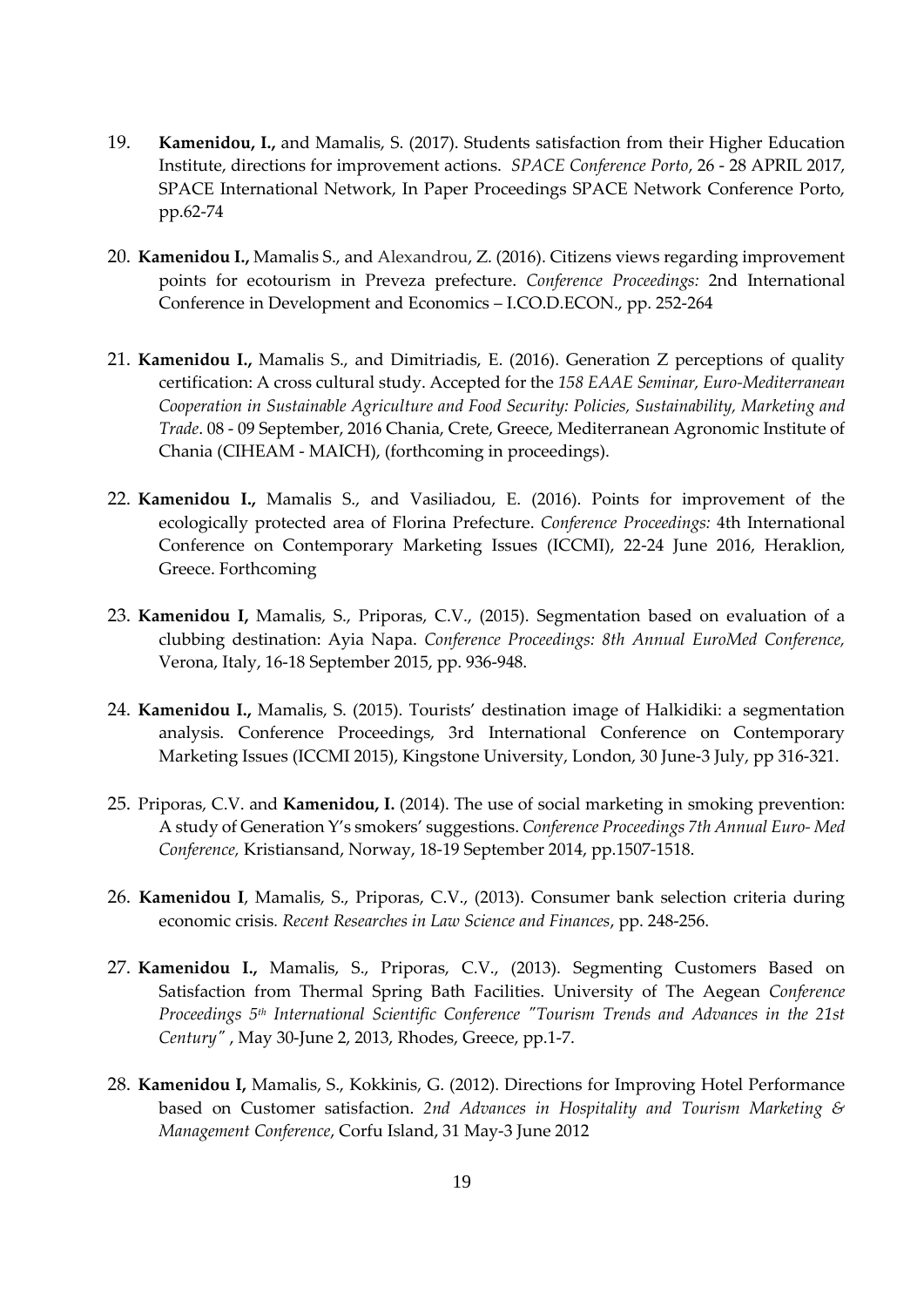- 29. **Kamenidou I,** Mamalis, S., Kokkinis, G., and Samara, I. (2012). Visitors expectations from the Thermal Spring Baths of Smokovo Karditsa. A factor analytic Approach. *4th International Conference 'The Economies of Balkan and Eastern Europe Countries in the changed world'.* Bulgaria, 11-13/5/2012
- 30. Kokkinis, G. and **Kamenidou I,** (2012). The Utilization of Private Label Products as Means of Enforcing Local Products' Brand Identity In Greece. *4th International Conference 'The Economies of Balkan and Eastern Europe Countries in the changed world'.* Bulgaria, 11-13/5/2012
- 31. **Kamenidou I,** Mamalis, S., Intze, C. (2011). Consumers' motivation and choice criteria towards a brand. The case of Ardas Festival in Ardas area Evros, Greece. *16th International Conference on Corporate and Marketing Communications: "The New Knowledge Globalization Era: Future Trends Changing Corporate and Marketing Communications", Conference* Proceedings, Athens University of Economics and Business, MBA Programme, Department of Business Administration‐Department of Marketing Communication G. Panigyrakis, P. Theodoridis and A. Panopoulos (Eds.), pp. 113-124.
- 32. Priporas, C.V., Vassiliadis, C.A., **Kamenidou, I**. and Andronikidis, A. (2010). The relationship between bank advertising and bank customer satisfaction: A pilot study in Greece. Proceedings of 3rd Annual EuroMed Conference, Nicosia, Cyprus, November 4-5, pp. 893- 906. (ISI Web of Science)
- 33. **Kamenidou I,** Priporas, C.V., and Mamalis, S. (2009). Segmenting Mykonos' Tourists Based on Their Satisfaction. 2<sup>nd</sup> Biennial Conference on Services Marketing, "Orchestrating the Service *Experience: Music to the Ears of Our Customers",* Thessaloniki, Greece, November 4-6. Conference proceedings, pp. 217-226.
- 34. Mamalis S., **Kamenidou E**. and Priporas K, (2009). Tourist Satisfaction from Nauplio as a tourist Destination. 1<sup>st</sup> International conference on tourism Development and Management: *Tourism in a Changing World Prospects and Challenges*. September, pp. 292-296.
- 35. Priporas, C.V, Theodoridis, C.D. and **Kamenidou I.** (2004). Are Really the Grocery End-Users Ready to Place Orders via Internet? Proceedings of the 2nd *International Conference on Information Systems & Innovative Technologies in Agriculture, Food and Environment:* HAICTA 2004, pp. 15-21.
- 36. Baras, G., Gouras, P., **Kamenidou, I.,** (2004). Learning Programmes of the Greek Language: Expectations and Satisfaction of Greek Pallinostountes. Proceedings of the *7 th International Conference on Cross-cultural Education: "*Greek as a second Language".
- 37. **Kamenidou, I.,** Tzimitra –Kalogianni, I., Zotos Y. and Mattas K. (2002). Canned Peaches in Syrup: Consumers Behaviour and Preferences. Πρακτικά του Συνεδρίου της *European Association of Agriculture Economics -EAAE:* 70th EAAE Seminar: Problems and Prospects of Balkan Agriculture in a Restructuring Environment, pp. 91-95.